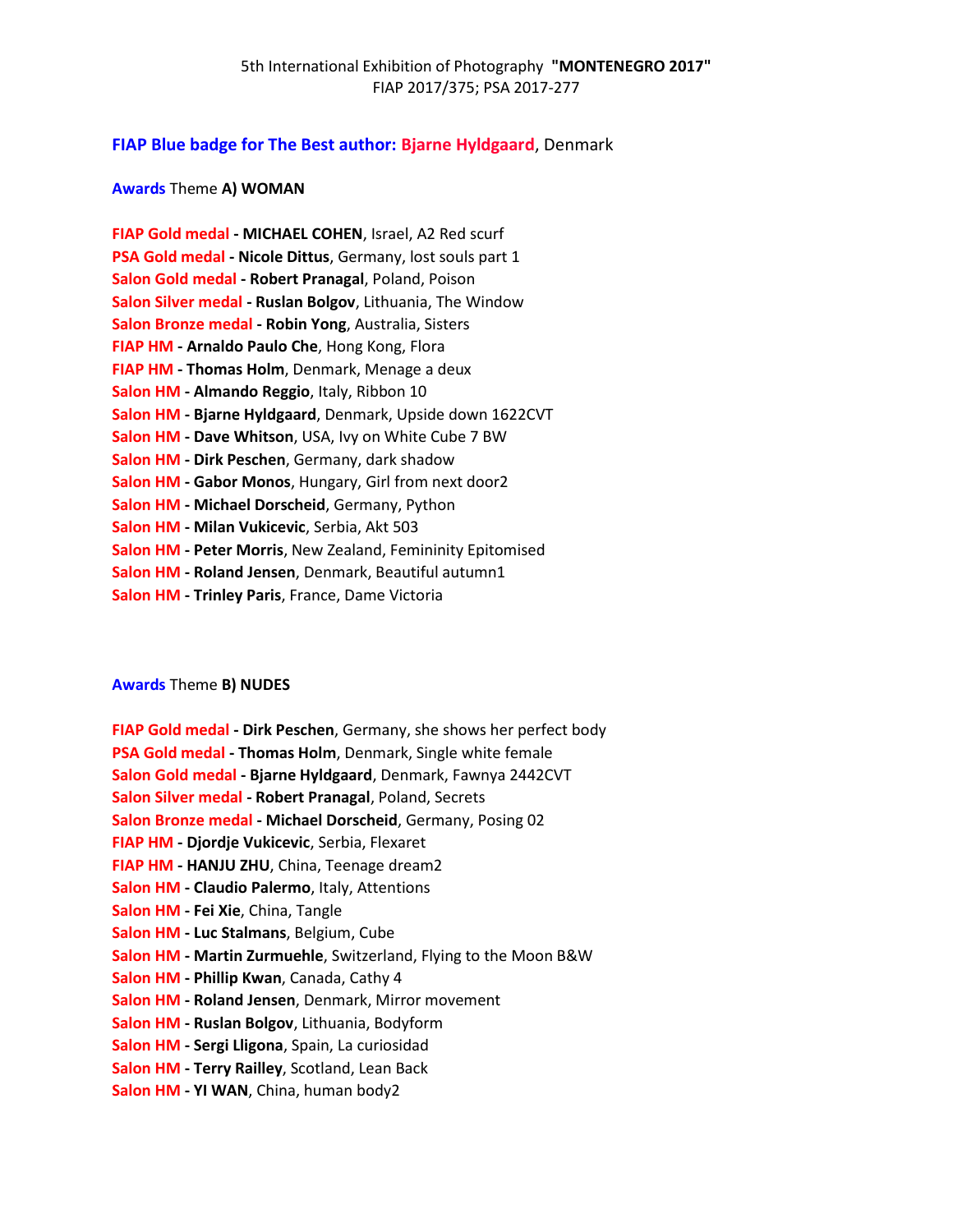# **Awards** Theme **C) PORTRAIT**

# **Awards** Theme **D) LIFE**

| FIAP Gold medal - Ovi D. Pop, Romania, Alone                |
|-------------------------------------------------------------|
| PSA Gold medal - Virgilio Bardossi, Italy, Icicles          |
| Salon Gold medal - Baoyi Huang, China, Girl of Grassland    |
| Salon Silver medal - Martin Fry, United Kingdom, Friends    |
| Salon Bronze medal - Avishek Das, India, Daily Life         |
| FIAP HM - Peter Teuschel, Germany, ARTificial               |
| FIAP HM - Viesturs Links, Latvia, AUTUMN MELODY             |
| Salon HM - Amanda Sims, United Kingdom, Laura Mvula         |
| Salon HM - Johann Schrittwieser, Austria, in the bus        |
| Salon HM - Lai-chun LAM, Hong Kong, Playing in the fountain |
| Salon HM - Lanfeng Chen, China, Backwood1                   |
| Salon HM - Luc Stalmans, Belgium, Bridge movements          |
| Salon HM - Ronald Wilson, USA, Splash 2                     |
| Salon HM - Ruth Shadur, Israel, Preparation                 |
| Salon HM - Weng Sang Wong, Macau, My Toy T1                 |
| Salon HM - Wolfgang Lin, Hong Kong, Man in Black            |
| Salon HM - Yunhui Dong, China, Companion                    |
|                                                             |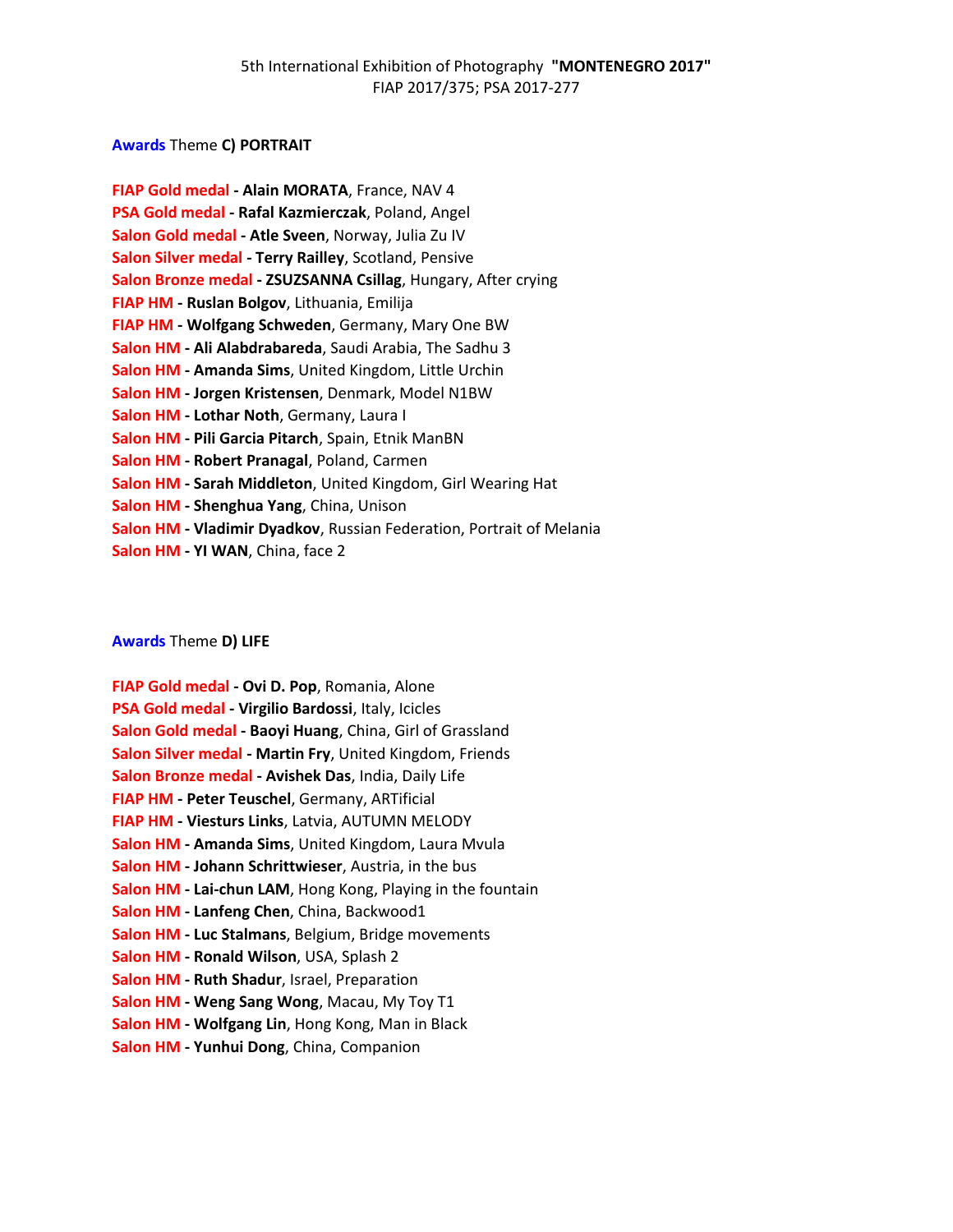# **Awards** Theme **E) OPEN COLOR**

| FIAP Gold medal - Alexey Suloev, Russian Federation, The Discerning eye-USA Arizona |
|-------------------------------------------------------------------------------------|
| PSA Gold medal - Atle Sveen, Norway, Ilva in the river III                          |
| Salon Gold medal - Bjarne Hyldgaard, Denmark, Elle Beth 6839CT                      |
| Salon Silver medal - Ovi D. Pop, Romania, The Eye                                   |
| Salon Bronze medal - Hakon Gronning, Norway, Nest                                   |
| FIAP HM - FAHAD ALENEZI, Kuwait, Stop Time                                          |
| FIAP HM - LEONID GOLDIN, Israel, Fashionable shoes                                  |
| Salon HM - Arnaldo Paulo Che, Hong Kong, My younger brother                         |
| Salon HM - Fei Xie, China, Choice                                                   |
| Salon HM - Hussain Alabdullatif, Saudi Arabia, rise                                 |
| Salon HM - Ker-Lin Liou, Taiwan, Under the street lights                            |
| Salon HM - Martin Fry, United Kingdom, Wall of Water                                |
| Salon HM - Martin Zurmuehle, Switzerland, Sleeping under the Waterfall              |
| Salon HM - Thomas Holm, Denmark, Peek-a-boo siren                                   |
| Salon HM - Vincenzo Pellizzaro, Italy, squarcio di luce                             |
| Salon HM - Wolfgang Lin, Hong Kong, Big Trees of SG                                 |
| Salon HM - Yury Pustovoy, Russian Federation, Provence                              |

# **Awards** Theme **F) OPEN MONOCHROME**

| <b>FIAP Gold medal - Bjarne Hyldgaard, Denmark, Lazisee 5738MCT</b> |
|---------------------------------------------------------------------|
| PSA Gold medal - Rafal Kazmierczak, Poland, Ina                     |
| Salon Gold medal - Brian McNamee, Republic of Ireland, Watching you |
| Salon Silver medal - Murat Caloglu, Turkey, Cages                   |
| Salon Bronze medal - Thomas Holm, Denmark, Torso                    |
| FIAP HM - Ruslan Bolgov, Lithuania, Embrio                          |
| FIAP HM - Viesturs Links, Latvia, MOST LOWEST NOTE                  |
| Salon HM - Abdulla AL-Mushaifri, Qatar, Long Way                    |
| Salon HM - Atle Sveen, Norway, Fredau XVIII                         |
| Salon HM - Avishek Das, India, Summer Thirst                        |
| Salon HM - Desi Koncz, Hungary, Reka                                |
| Salon HM - Igor Debevec, Slovenia, Field                            |
| Salon HM - Jorgen Kristensen, Denmark, Model 11NBW                  |
| Salon HM - Lanfeng Chen, China, Mother and son c                    |
| Salon HM - Luc Stalmans, Belgium, Acrobatic I                       |
| Salon HM - MICHAEL COHEN, Israel, F3 Thirsteanes                    |
| Salon HM - Xiaomei Xu, China, Man of highland                       |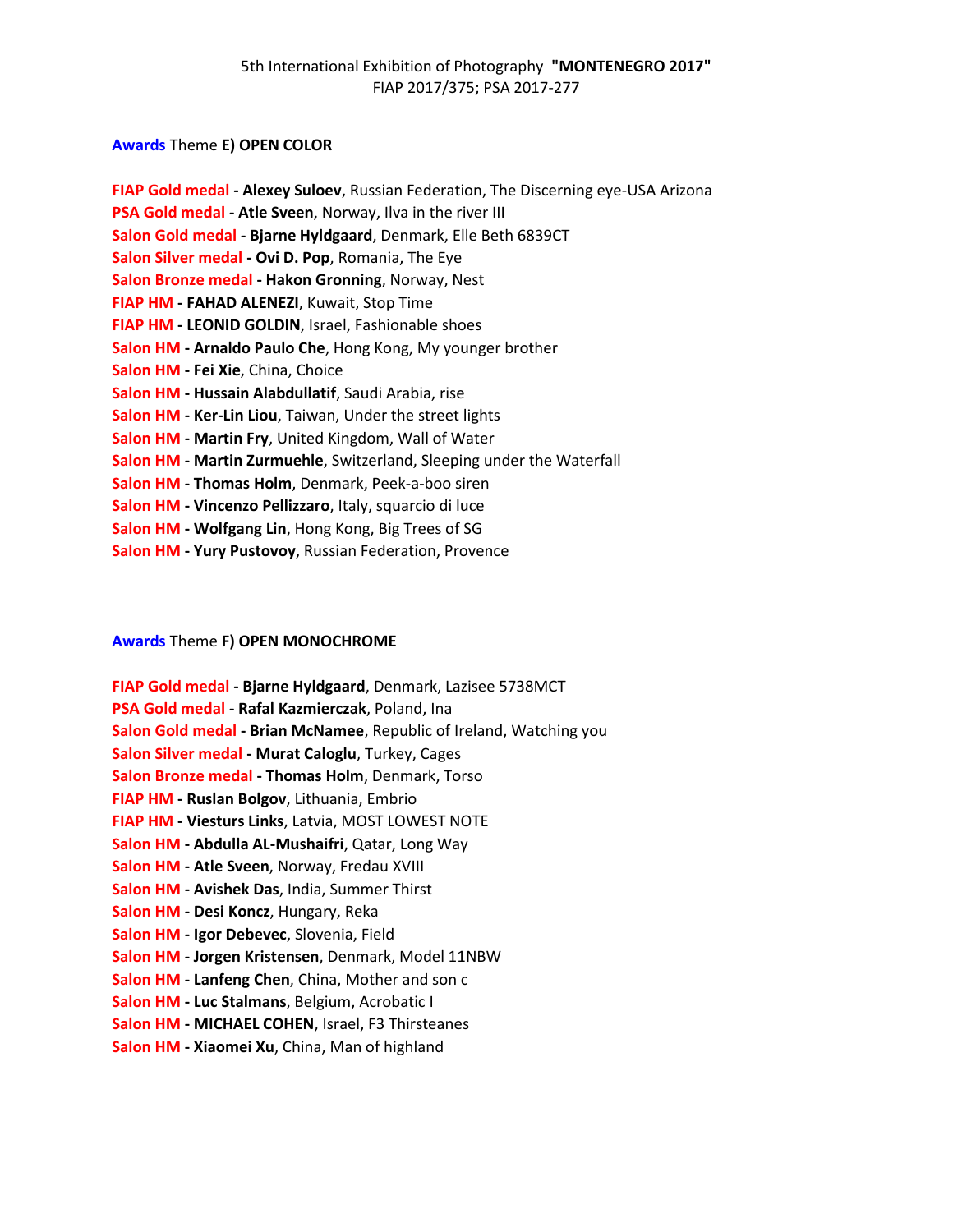### **Accepted** Theme **A) WOMAN**

#### Australia

**Joseph Tam** - *Working Hard* **Joseph Tam** - *Super Power* **Robin Yong** - *Sisters* **Robin Yong** - *Maiko-San*

#### Austria

**Robert Kolbrich** - *subway* **Robert Kolbrich** - *Lucy* **Robert Kolbrich** - *rain* **Robert Kolbrich** - *behind the scenes* **Stefan Stuppnig** - *Manuela\_9890* **Theo Streitfelder** - *Studie Elena* **Theo Streitfelder** - *Top* **Theo Streitfelder** - *Anmutig-4*

### Belgium

**Claude Simon** - *Himba Selen* **Eric Weytens** - *CURVES* **Eric Weytens** - *THE ROPE* **Francis Nicoll** - *Angelina a la villa 1* **Francis Nicoll** - *Dancing 4* **Francis Nicoll** - *Laurence 7* **Luc Stalmans** - *Signs II* **Luc Stalmans** - *Body Art* **Luc Stalmans** - *Inner Emotions II*

### Canada

## **Phillip Kwan** - *Pink Sheet 3*

## China

**Baoyi Huang** - *Look back* **Fei Xie** - *Water spirit* **Fei Xie** - *Drunken beauty* **HANJU ZHU** - *Window phantom* **HANJU ZHU** - *Enchanted time*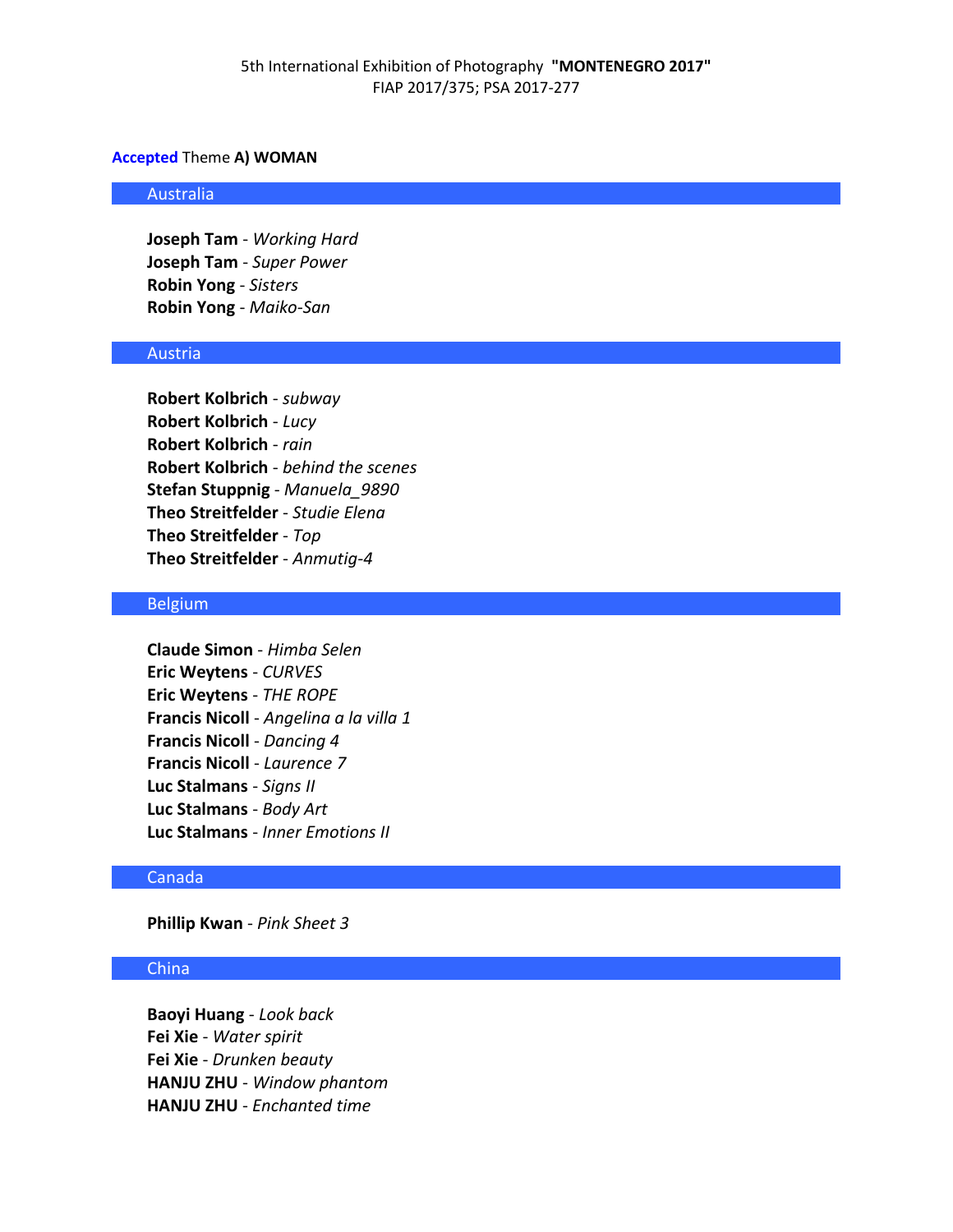## 5th International Exhibition of Photography **"MONTENEGRO 2017"** FIAP 2017/375; PSA 2017-277

**HANJU ZHU** - *Happy expectation* **HANJU ZHU** - *Red lips wine* **Lanfeng Chen** - *Water music* **Lanfeng Chen** - *Backwood* **Li Fang** - *Woman in the sheepfold* **XINXIN CHEN** - *Pray5* **XINXIN CHEN** - *Reed festival10* **Yunhui Dong** - *Going home* **Yunhui Dong** - *Herding* **Yunhui Dong** - *Return* **Yunhui Dong** - *Toil*

#### Croatia

**Nenad Martic** - *At the bottom*

### Denmark

**Bjarne Hyldgaard** - *Natalia 1297CVT* **Bjarne Hyldgaard** - *Upside down 1622CVT* **Bjarne Hyldgaard** - *Yellow shirt 0799CVT* **Bjarne Hyldgaard** - *Floating silk 5840 IR* **Jorgen Kristensen** - *Model N5* **Jorgen Kristensen** - *Nada 3* **Roland Jensen** - *Beautiful autumn1* **Roland Jensen** - *In the light strip* **Roland Jensen** - *Katrine1* **Thomas Holm** - *Menage a deux* **Thomas Holm** - *The games we play*

## **France**

**Alain MORATA** - *DEB 13* **francoise morio** - *himba* **Trinley Paris** - *Dame Victoria* **Trinley Paris** - *Look at me*

### Germany

**Dirk Peschen** - *elegant and pregnant* **Dirk Peschen** - *what is she waiting for?* **Dirk Peschen** - *dark shadow* **Lothar Noth** - *Am Boden* **Michael Dorscheid** - *Shadow*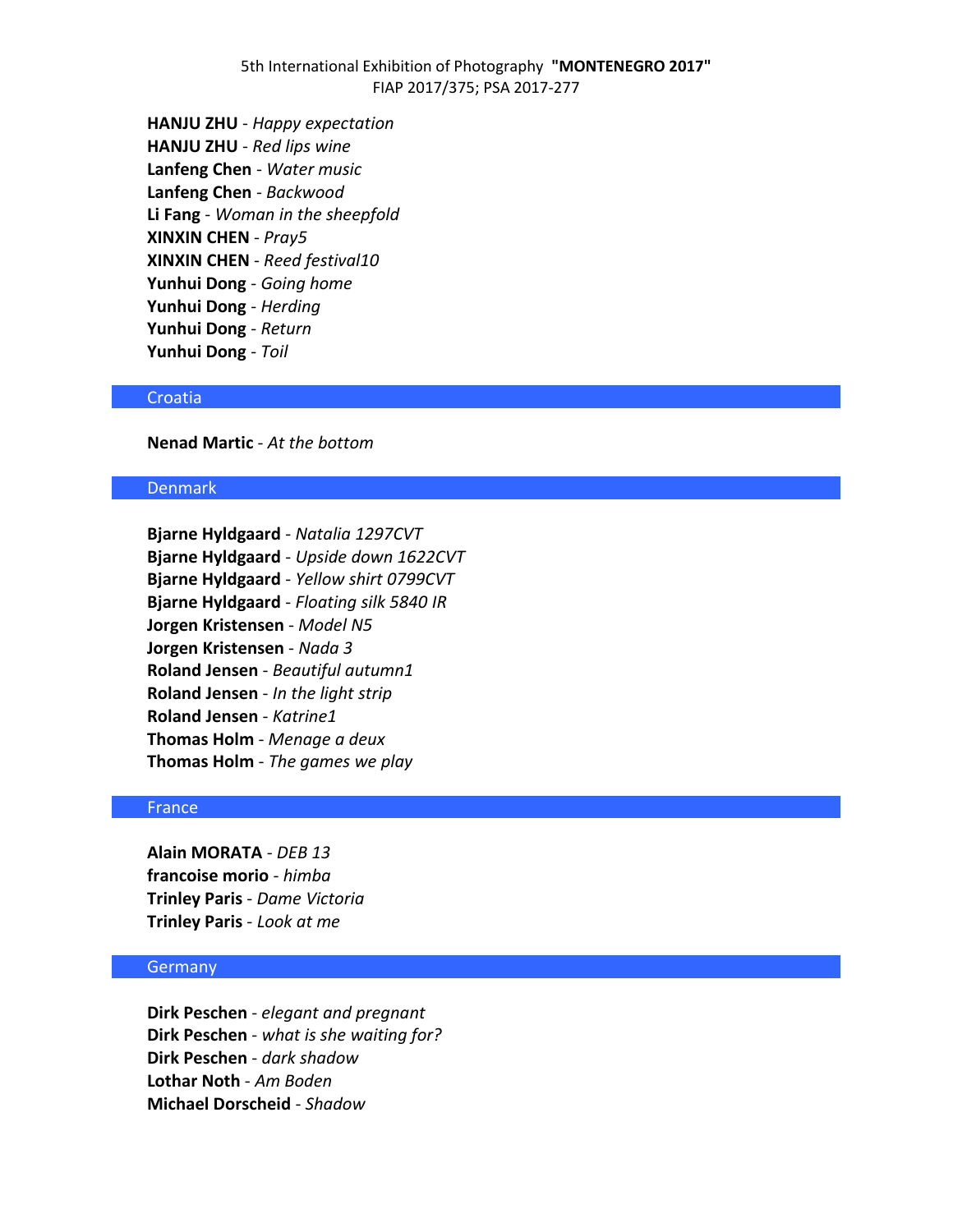**Michael Dorscheid** - *Gletscherlagune* **Michael Dorscheid** - *Lavafeld 02* **Michael Dorscheid** - *Python* **Nicole Dittus** - *lost souls part 1* **Nicole Dittus** - *beautiful warrior 2* **Wolfgang Schweden** - *Sandy 6 BW*

#### **Greece**

**George Baladakis** - *Elina 45* **Iannis Skotiniotis** - *Catwoman1* **Iannis Skotiniotis** - *Agonizing effort*

## Hong Kong

**Arnaldo Paulo Che** - *Shepherd 1* **Arnaldo Paulo Che** - *Joyful 5* **Arnaldo Paulo Che** - *Flora* **Chun Choi Tang** - *So Slim* **Chun Choi Tang** - *Xinhui Product* **SHIU GUN WONG** - *Recollecting 2* **Suet Kwan Noel Li** - *Cover Girl BW* **Suet Kwan Noel Li** - *Pray For You BW* **Suet Kwan Noel Li** - *Weaving Girl BW*

### **Hungary**

**Csaba Bajko** - *Rouge et Noir* **Desi Koncz** - *Contemplative* **Gabor Monos** - *Girl from next door2* **Gabor Monos** - *The lunch is getting ready* **Janos Eifert** - *Blonde Girl* **Janos Eifert** - *Waiting*

#### India

**AMAL KRISHNA DAS** - *THE TRIBAL C5* **Avishek Das** - *Pierced Devotee*

### Israel

**Faris Saieda** - *The manual seamstress* **LEONID GOLDIN** - *Daily tram* **LEONID GOLDIN** - *Manicure and Pedicure*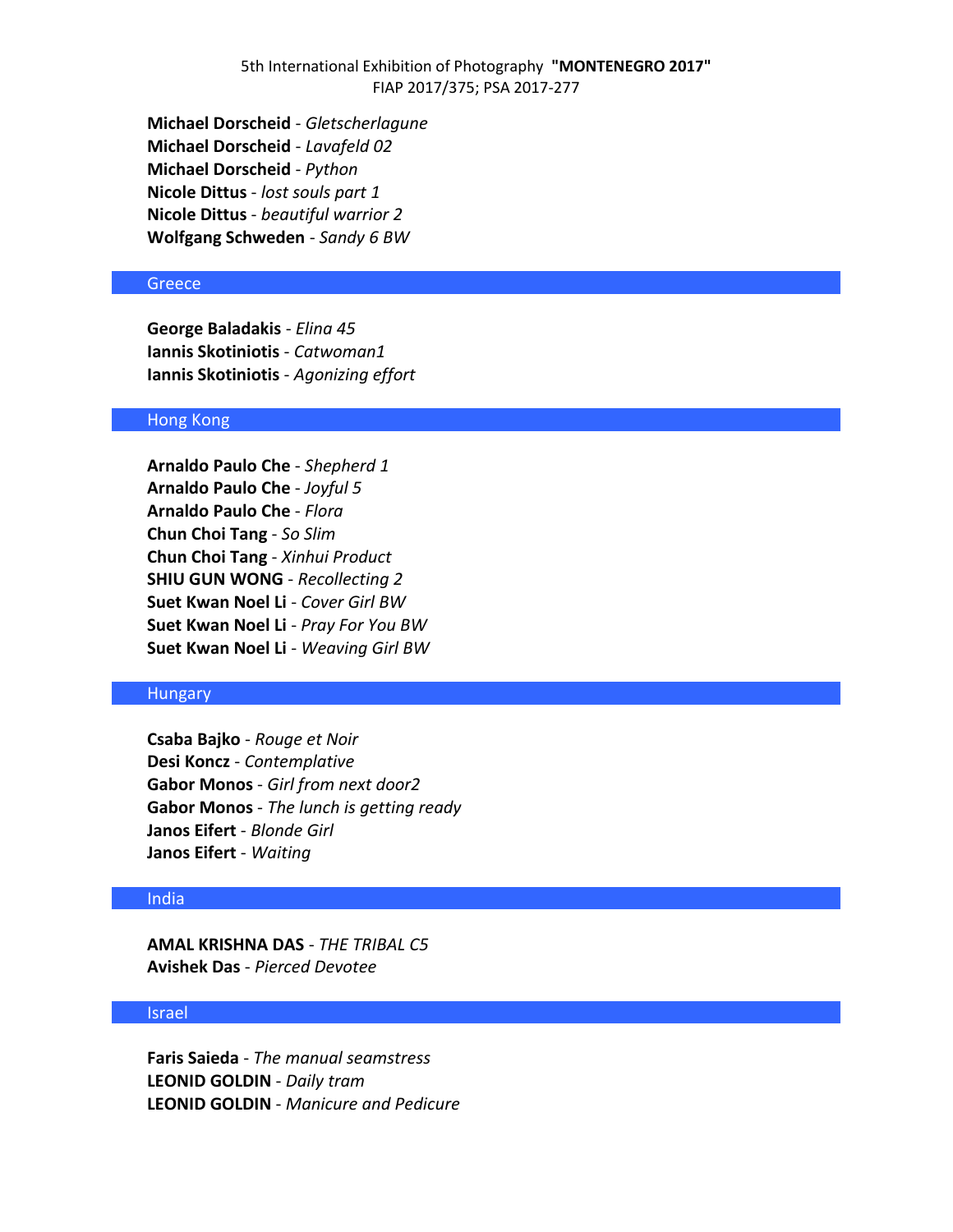**LEONID GOLDIN** - *The story* **MICHAEL COHEN** - *A2 Red scurf* **MICHAEL COHEN** - *A3 Fisher woman in Miyanmar* **MICHAEL COHEN** - *A1 Blue eyes*

### Italy

**Almando Reggio** - *Synchronized swimming 5* **Almando Reggio** - *Ribbon 10* **Claudio Palermo** - *Blowing in the wind* **Franco Rubini** - *Teresa* **Pietro Bugli** - *Lia* **Pietro Bugli** - *Cecilia* **Virgilio Bardossi** - *in front the house*

### Kuwait

**FAHAD ALENEZI** - *Hope* **FAHAD ALENEZI** - *The years* **FAHAD ALENEZI** - *Grandma*

## Lithuania

**Ruslan Bolgov** - *Music of the Body* **Ruslan Bolgov** - *The tale of two roses* **Ruslan Bolgov** - *The Window*

### New Zealand

**Peter Morris** - *Freedom Expressed* **Peter Morris** - *Standing Proud* **Peter Morris** - *Comfortably Seated* **Peter Morris** - *Femininity Epitomised*

## Northern Ireland

**judy boyle** - *the chicken women* **judy boyle** - *roseary beads*

#### Norway

**Atle Sveen** - *Ivory Flame on the bed III* **Atle Sveen** - *Fanny IV* **Atle Sveen** - *Ilvy from the side*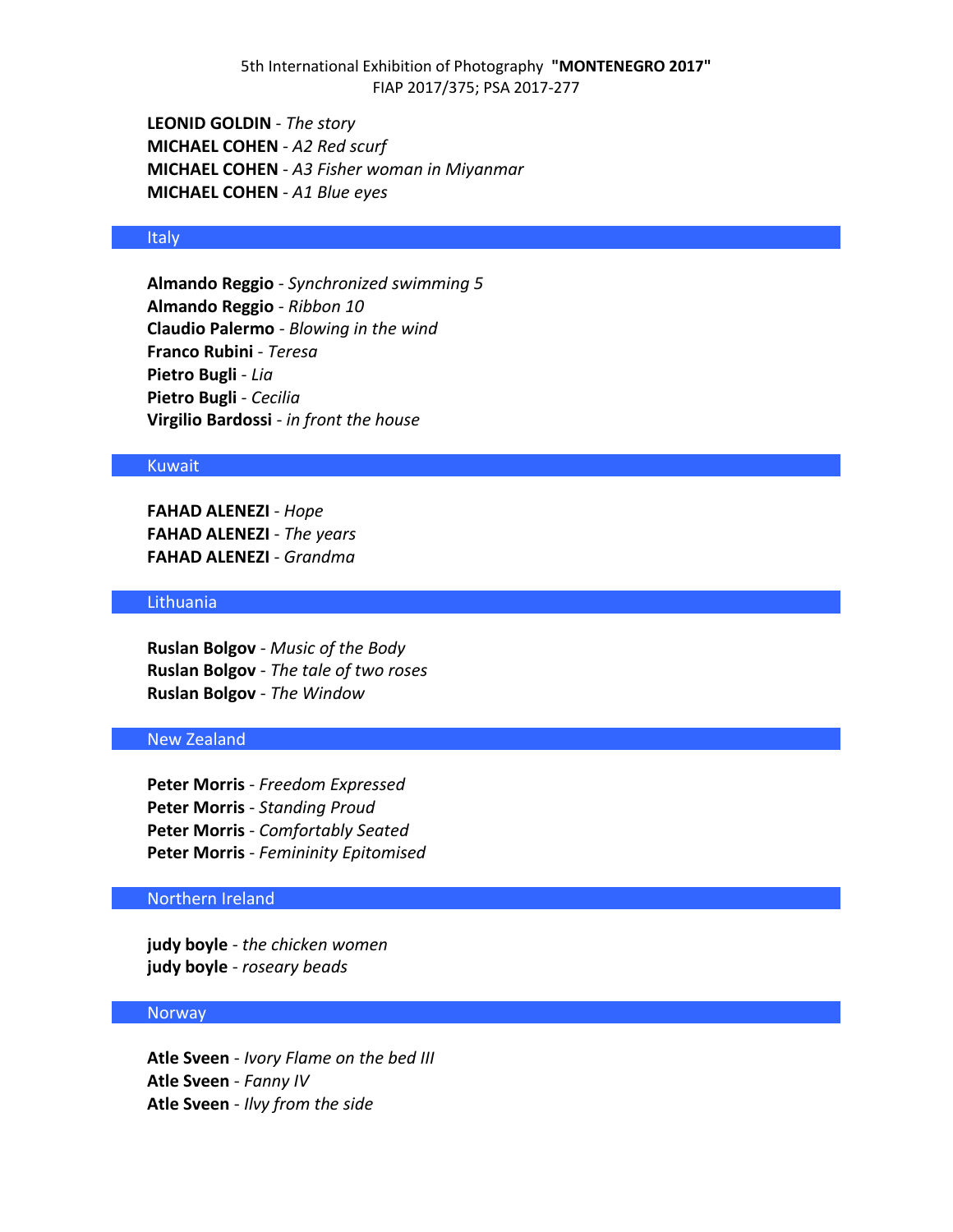**Hakon Gronning** - *Princess of the glacier* **Hakon Gronning** - *In the cage*

### Poland

**Rafal Kazmierczak** - *Nika* **Rafal Kazmierczak** - *Pearls* **Rafal Kazmierczak** - *Back* **Robert Pranagal** - *Unsure* **Robert Pranagal** - *Widow Weeds* **Robert Pranagal** - *Poison*

#### Qatar

**Abdulla AL-Mushaifri** - *Aya* **Abdulla AL-Mushaifri** - *Juma*

### Republic of Ireland

**Brian McNamee** - *On the Wild Atlantic Way*

### Romania

**Ovi Pop** - *Searching for Light 02* **Ovi Pop** - *Shopping* **Ovi Pop** - *At the Brooke* **Pantea Teodor Radu** - *Red Lips*

## Russian Federation

**Alexey Suloev** - *Racing on the reindeer-Yamal* **Alexey Suloev** - *Sea wind* **Alexey Suloev** - *Chat up at the Chum-Yamal*

## Saudi Arabia

**Ali Alabdrabareda** - *First Lady 2* **Hussain Alabdullatif** - *mome 11*

### **Serbia**

**Djordje Vukicevic** - *Yellow hat* **Milan Vukicevic** - *Beauty* **Milan Vukicevic** - *Akt 71*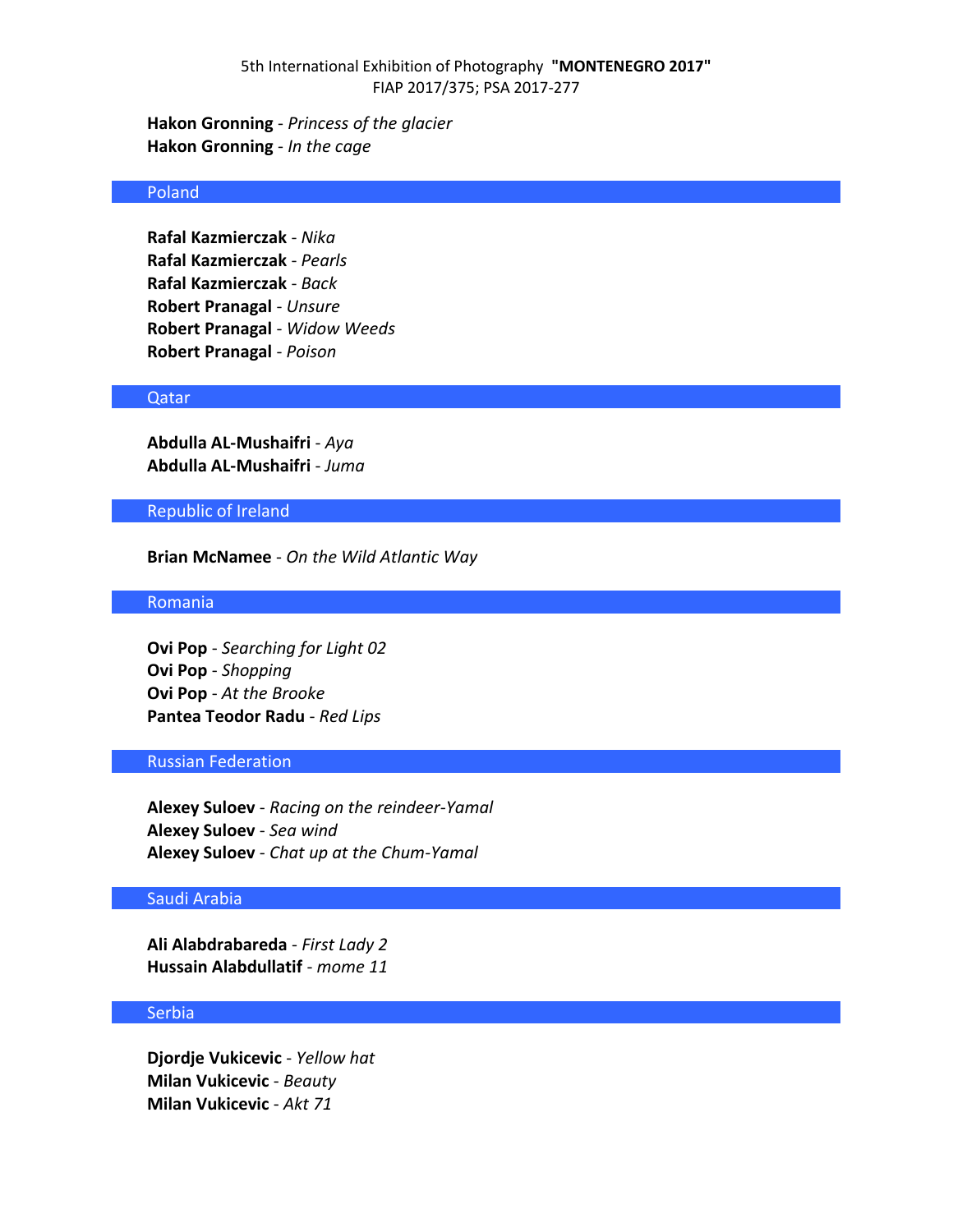## 5th International Exhibition of Photography **"MONTENEGRO 2017"** FIAP 2017/375; PSA 2017-277

## **Milan Vukicevic** - *Akt 503*

#### Slovenia

**Igor Debevec** - *Fairyland V-1*

#### **Spain**

**Lander Rezola** - *Slum* **Pili Garcia Pitarch** - *Tibetan mother II*

### **Switzerland**

**Martin Zurmuehle** - *Nightgown* **Martin Zurmuehle** - *Midday on Lazarote* **Urs Luethi** - *on the rocks* **Urs Luethi** - *the three Graces*

### United Kingdom

**Amanda Sims** - *Callie* **Brian Cathie** - *Almost Ready* **Colin Dixon** - *Kissed by the Moonlight* **Colin Dixon** - *The Hand* **Colin Dixon** - *The Nude look* **derwood pamphilon** - *Elle* **derwood pamphilon** - *On the Ledge* **derwood pamphilon** - *Melancholy* **Jacqui Jay Grafton** - *Behind the Mask* **Jacqui Jay Grafton** - *Out of the Shadows* **Malcolm Jenkin** - *The Bar Stool* **Malcolm Ranieri** - *Hold on to your hat* **Martin Fry** - *Hard times* **Peter Elliston** - *The stare* **steve Reynolds** - *The reminiscence of lost love* **steve Reynolds** - *Coca Cola girl*

# USA

**Dave Whitson** - *Ivy on White Cube 7 BW* **Dave Whitson** - *Curves of Cori 6 BW* **Ronald Wilson** - *The Runner*

### Vietnam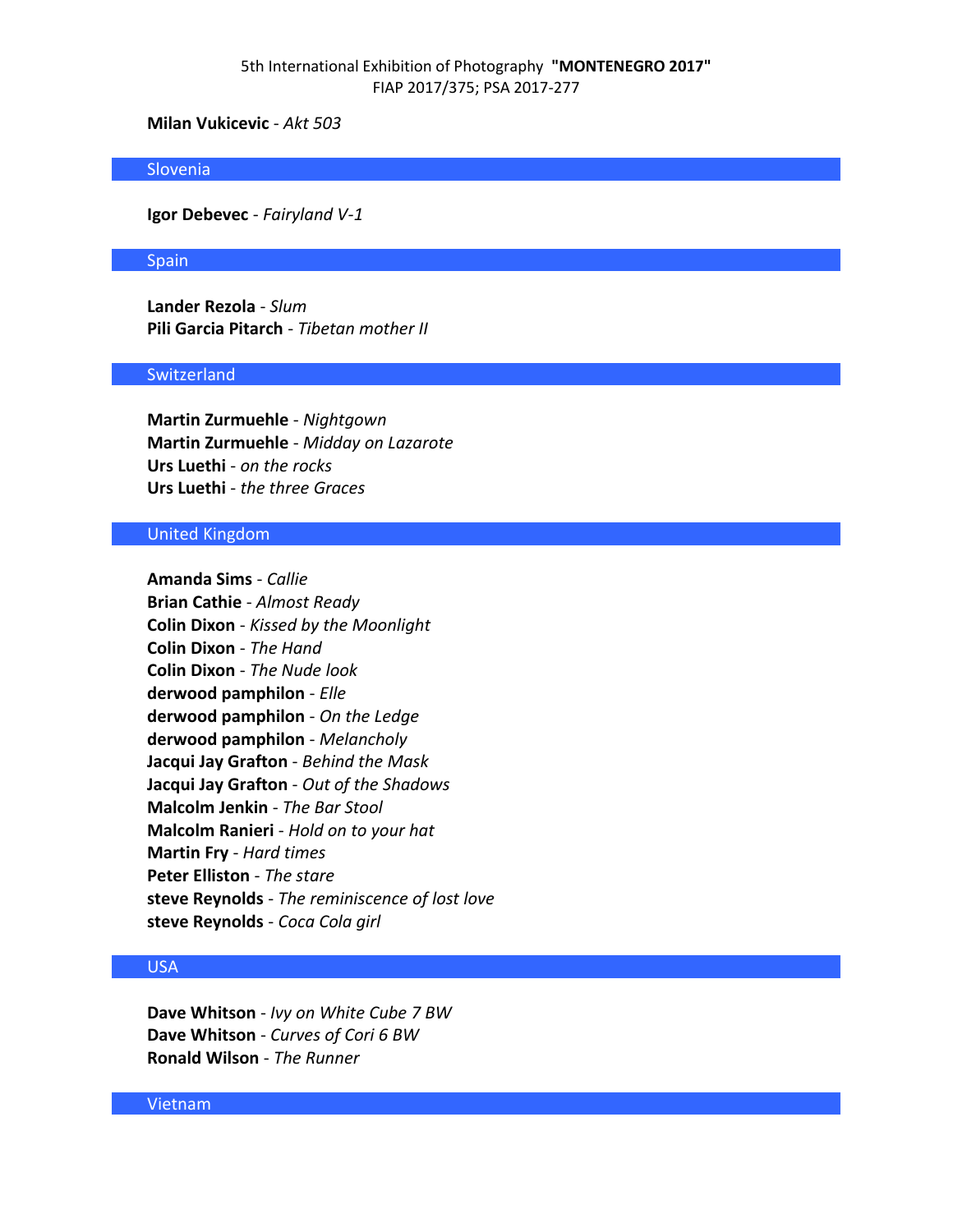**Phong Tran** - *Brau female hat* **Tho Phan Minh** - *help mother*

#### **Accepted** Theme **B) NUDES**

Austria

## **Johann Schrittwieser** - *dreami*

#### Belgium

**Alexandre Marchand** - *Shadow curve* **Eric Weytens** - *DAVON* **Luc Stalmans** - *Cube* **Luc Stalmans** - *Laura* **Luc Stalmans** - *Wet*

## Canada

**Phillip Kwan** - *Laying Down 8* **Phillip Kwan** - *Cathy 4* **Phillip Kwan** - *Hair Up 9*

### China

**Fei Xie** - *Gestation* **Fei Xie** - *Imprison* **Fei Xie** - *Release beauty* **Fei Xie** - *Tangle* **HANJU ZHU** - *ATTACHING* **HANJU ZHU** - *Teenage dream2* **YI WAN** - *Light 7* **YI WAN** - *human body2*

## Denmark

**Bjarne Hyldgaard** - *Sculpture 1091MCT* **Bjarne Hyldgaard** - *Black couch 7101CVT* **Bjarne Hyldgaard** - *Fawnya 2442CVT* **Finn Jacobsen** - *sculpture* **Jorgen Kristensen** - *Model N2BW* **Jorgen Kristensen** - *Model N4BW* **Roland Jensen** - *Lulu Lockhart1*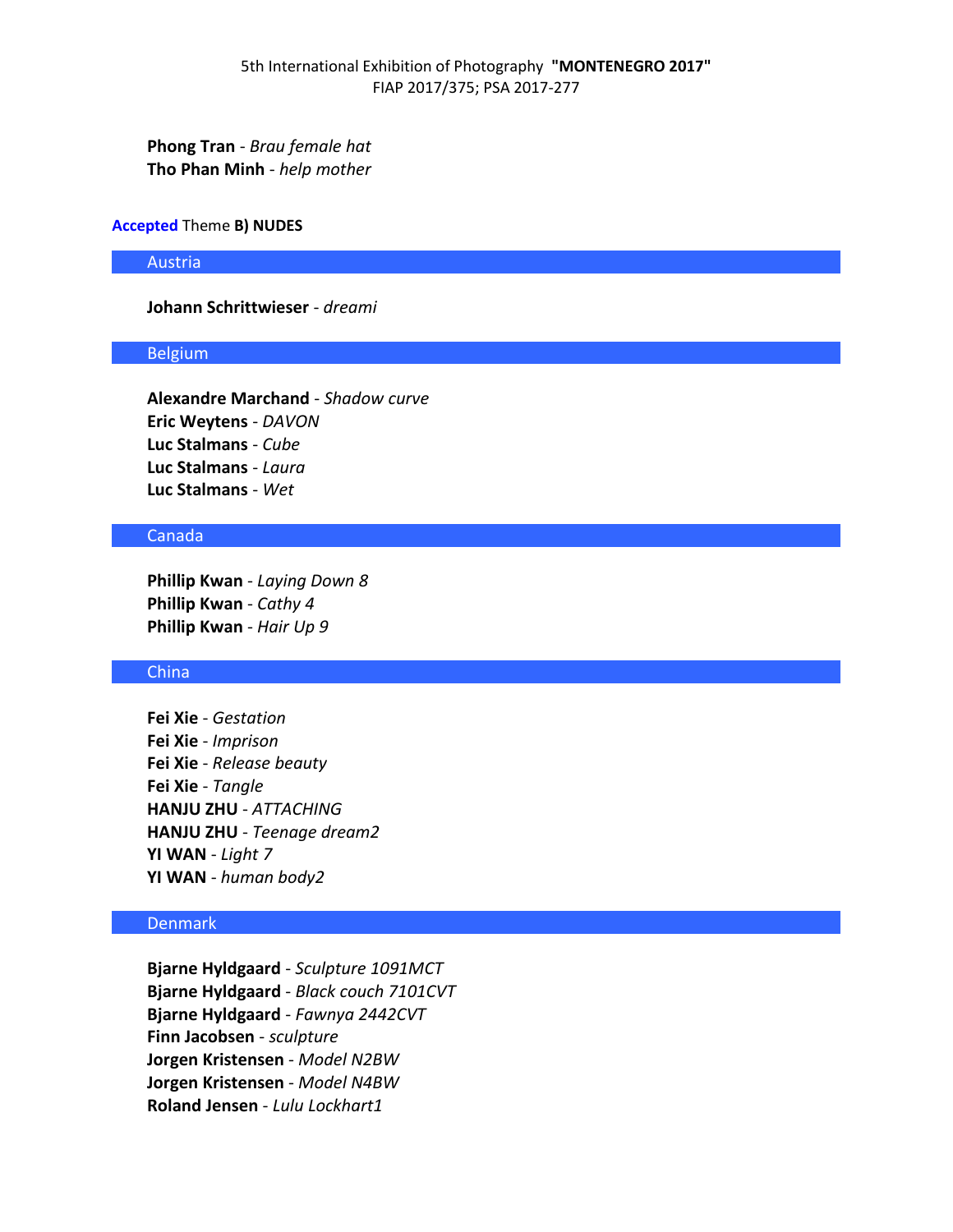**Roland Jensen** - *Mirror movement* **Thomas Holm** - *Single white female* **Thomas Holm** - *Blue mountains* **Thomas Holm** - *Wonder cairn*

### Germany

**Dirk Peschen** - *waterpearls* **Dirk Peschen** - *diamonds on her skin* **Dirk Peschen** - *shadows on her body* **Dirk Peschen** - *she shows her perfect body* **Michael Dorscheid** - *Adonis* **Michael Dorscheid** - *Pfähle* **Michael Dorscheid** - *Posing 02* **Michael Dorscheid** - *Posing Duett* **Nicole Dittus** - *erotic dance 2* **Nicole Dittus** - *erotic dance 3* **Nicole Dittus** - *only with red shoes*

## **Greece**

**George Baladakis** - *Maria 056*

Hong Kong

**Chun Choi Tang** - *Lady in Net*

#### **Hungary**

**Desi Koncz** - *Department* **Janos Eifert** - *Chess-Matt* **ZSUZSANNA Csillag** - *White nude*

## **India**

**Avishek Das** - *Body Art 2* **Avishek Das** - *My Love*

### Israel

**Faris Saieda** - *The depression* **MICHAEL COHEN** - *B2 Realaxsation* **RABIA BASHA** - *Exposing breast*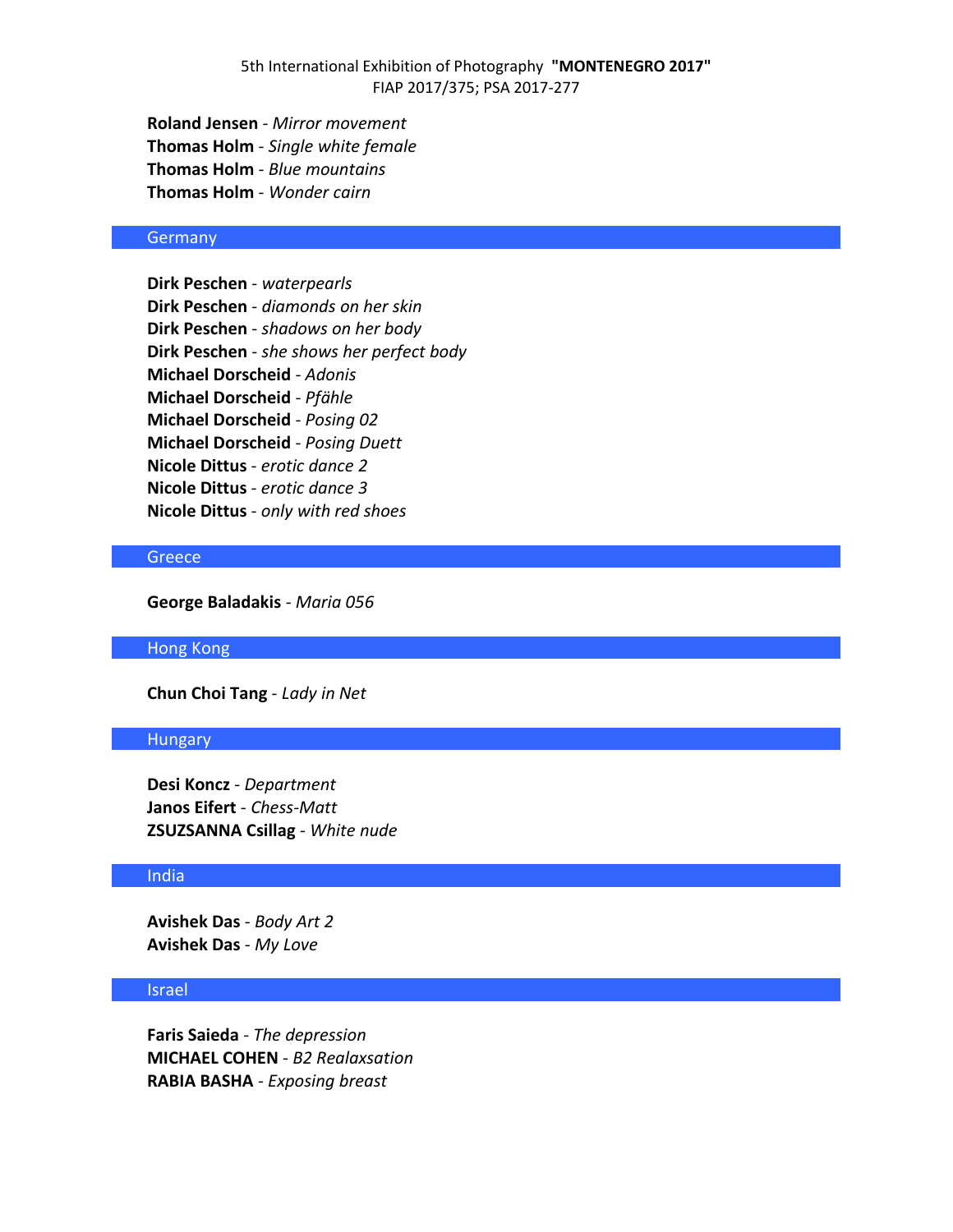### Italy

**Claudio Palermo** - *Out of the dream* **Claudio Palermo** - *Attentions* **Claudio Palermo** - *Night Crossing*

### Latvia

## **Viesturs Links** - *OLD WINDOW*

### Lithuania

**Ruslan Bolgov** - *Bodyform* **Ruslan Bolgov** - *The Gentle Beauty* **Ruslan Bolgov** - *Beauty is a light*

### New Zealand

**Peter Morris** - *Guarded* **Peter Morris** - *Sensual Silhouette*

### Norway

**Atle Sveen** - *Fanny XVI* **Atle Sveen** - *Ilvy in the wall IV* **Atle Sveen** - *Julia on chair III* **Atle Sveen** - *Ivory Flame in ivy IV*

# Poland

**Rafal Kazmierczak** - *Statue* **Rafal Kazmierczak** - *Taming of the fears* **Rafal Kazmierczak** - *zen* **Robert Pranagal** - *Secrets*

### Romania

**Ovi Pop** - *Purple* **Ovi Pop** - *Shape*

### **Scotland**

**Terry Railley** - *Lean Back* **Terry Railley** - *Vintage*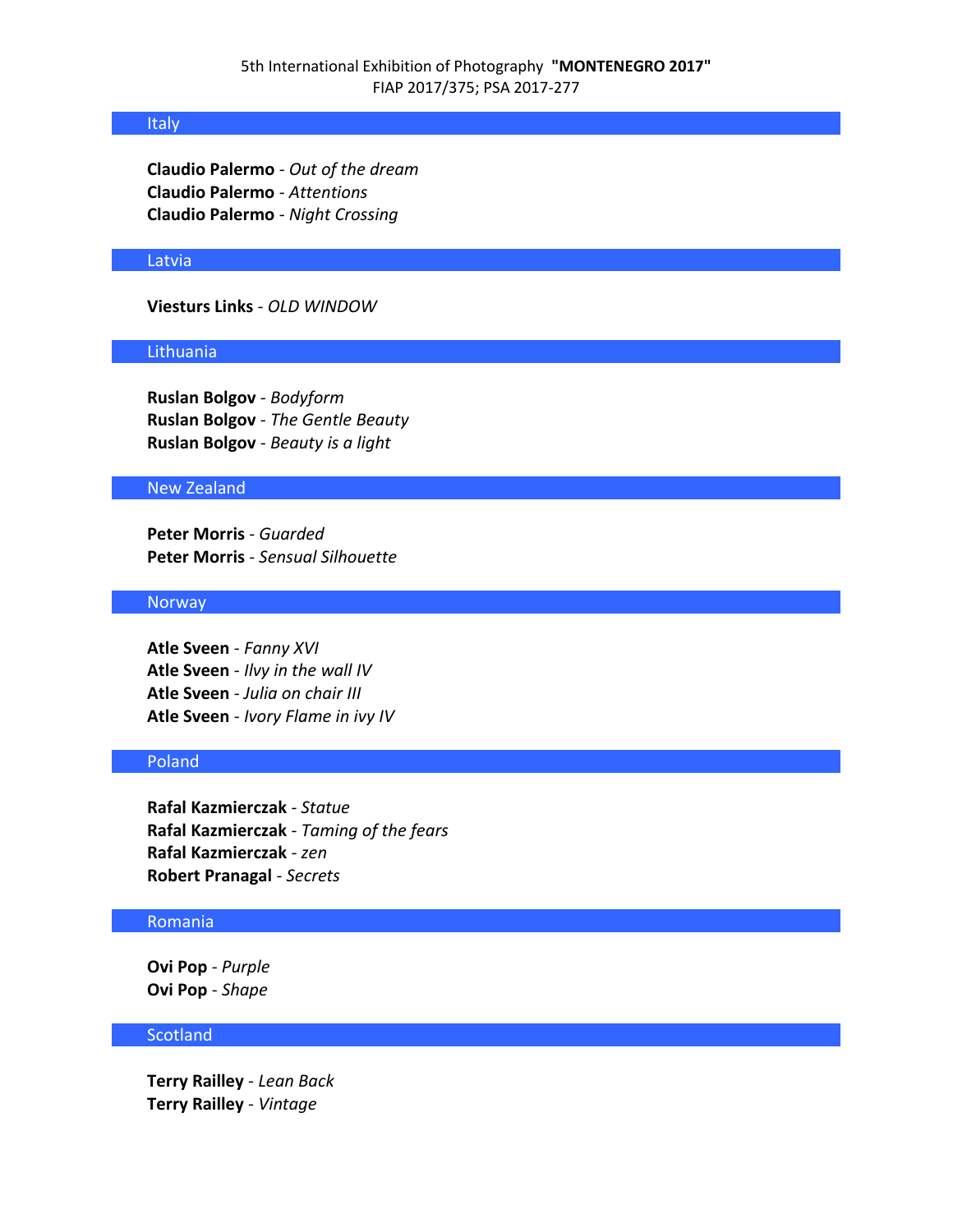### **Terry Railley** - *Head Down*

#### Serbia

**Djordje Vukicevic** - *Flexaret* **Djordje Vukicevic** - *Attraverso la porta* **Djordje Vukicevic** - *Bellezza e rose* **Milan Vukicevic** - *Akt 22* **Milan Vukicevic** - *Akt 237* **Milan Vukicevic** - *Akt 2*

#### **Slovenia**

**Igor Debevec** - *Acte Noir I*

#### **Spain**

**Lander Rezola** - *Denboraren Arrastoak* **Pili Garcia Pitarch** - *Klaudia* **Sergi Lligona** - *La curiosidad*

### **Switzerland**

**Martin Zurmuehle** - *Flying High* **Martin Zurmuehle** - *Flying to the Moon B&W* **Martin Zurmuehle** - *Mirror Corridor II*

### United Kingdom

**Barbara Jenkin** - *Spirit of Freedom* **Bob Goode** - *Repose* **Chris Whitty** - *Mel and recorder 20* **Chris Whitty** - *Mel and recorder 48* **Chris Whitty** - *Mel and recorder 16* **derwood pamphilon** - *Waterfall* **Jacqui Jay Grafton** - *Private Dancer* **Jacqui Jay Grafton** - *Aphrodite* **Malcolm Jenkin** - *Wood Block 2* **Malcolm Ranieri** - *Aerialist 1* **Robert Jones** - *Light and Shade* **Robert Jones** - *Lumiere du Matin* **Sharon Prenton Jones** - *The Blue Coat* **Valerie Duncan** - *Maja Portrait*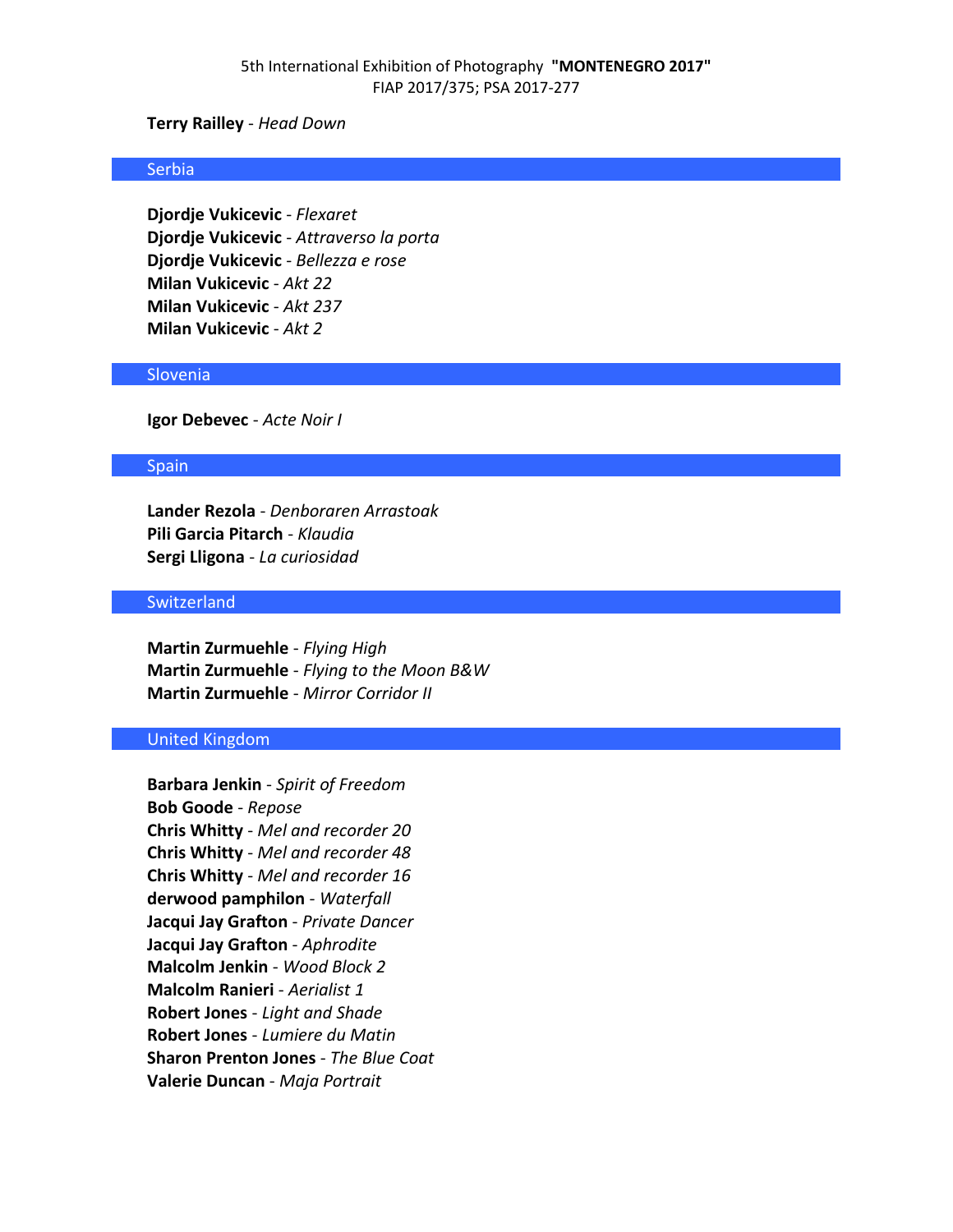## USA

**Dave Whitson** - *Stretching Nude 2 BW* **Dave Whitson** - *Trisha Reclining 6* **Dave Whitson** - *Nude Resting 4*

### Vietnam

**Can Dao Phan Minh** - *bath in the stream No3*

### **Accepted** Theme **C) PORTRAIT**

Australia

**Joseph Tam** - *Aboriginal Dance*

### Austria

**Johann Schrittwieser** - *Sajira1* **Robert Kolbrich** - *Eva*

#### **Belgium**

**Claude Simon** - *Abate violette* **Claude Simon** - *Sweet Selen* **Francis Nicoll** - *Maite 4* **Luc Stalmans** - *Guilty* **Luc Stalmans** - *Madame Bouvary*

## Canada

**Phillip Kwan** - *Helen 3*

## China

**HANJU ZHU** - *world behind my wall* **Li Fang** - *Shy little girl* **Shenghua Yang** - *Unison* **XINXIN CHEN** - *Children in Bangladesh7* **XINXIN CHEN** - *Shining girl* **XINXIN CHEN** - *Tajik man1* **YI WAN** - *Amy 17* **YI WAN** - *face 2* **YI WAN** - *Guard soldiers*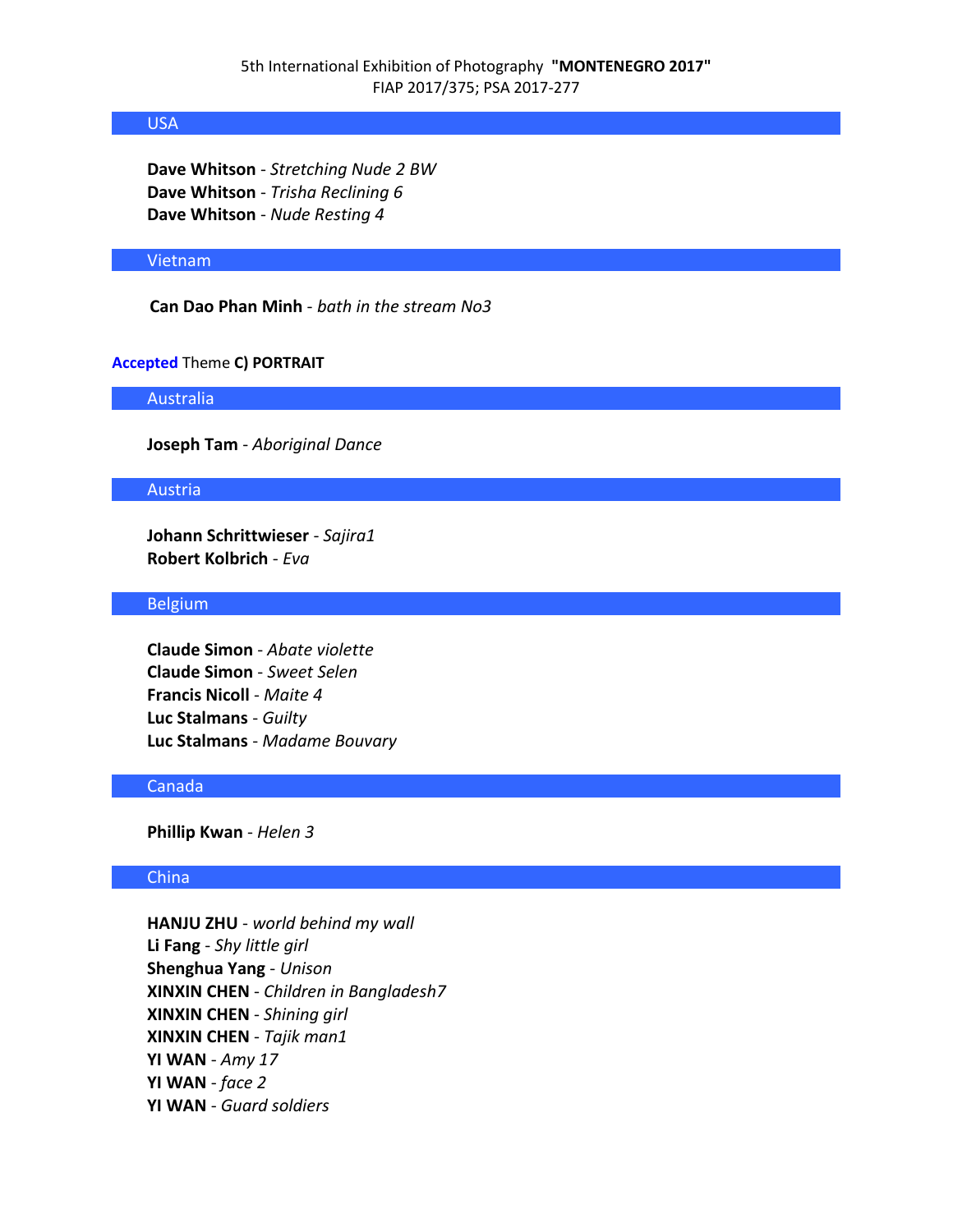## **Yunhui Dong** - *Gazing*

#### Denmark

**Bjarne Hyldgaard** - *Golden scarf II 1471CT* **Bjarne Hyldgaard** - *Dark lady 2690CVT* **Bjarne Hyldgaard** - *Blue eyes 8512CVT* **Bjarne Hyldgaard** - *Anna 5507CVT* **Finn Jacobsen** - *camilla* **Jorgen Kristensen** - *Model N1BW* **Jorgen Kristensen** - *Bent Ove 2* **Jorgen Kristensen** - *Larke 2* **Jorgen Kristensen** - *Last Petition 2* **Roland Jensen** - *Mette* **Roland Jensen** - *Freckles1* **Thomas Holm** - *Soul Searching* **Thomas Holm** - *String theory*

### **France**

**Alain MORATA** - *NAV 4* **francoise morio** - *sudiste* **Trinley Paris** - *Dame au collier*

### **Germany**

**Dirk Peschen** - *wanna play?* **Lothar Noth** - *Laura I* **Michael Dorscheid** - *Kiss of snake* **Nicole Dittus** - *pompeji 2* **Nicole Dittus** - *queen of the roses* **Thomas Felgenträger** - *are you sure* **Wolfgang Schweden** - *After Work 5 BW* **Wolfgang Schweden** - *Sarah mit Hut 2 BW* **Wolfgang Schweden** - *Mary One BW*

### **Greece**

**George Baladakis** - *Litsa 4* **George Baladakis** - *portrait 2*

### Hong Kong

**Arnaldo Paulo Che** - *Ages 2*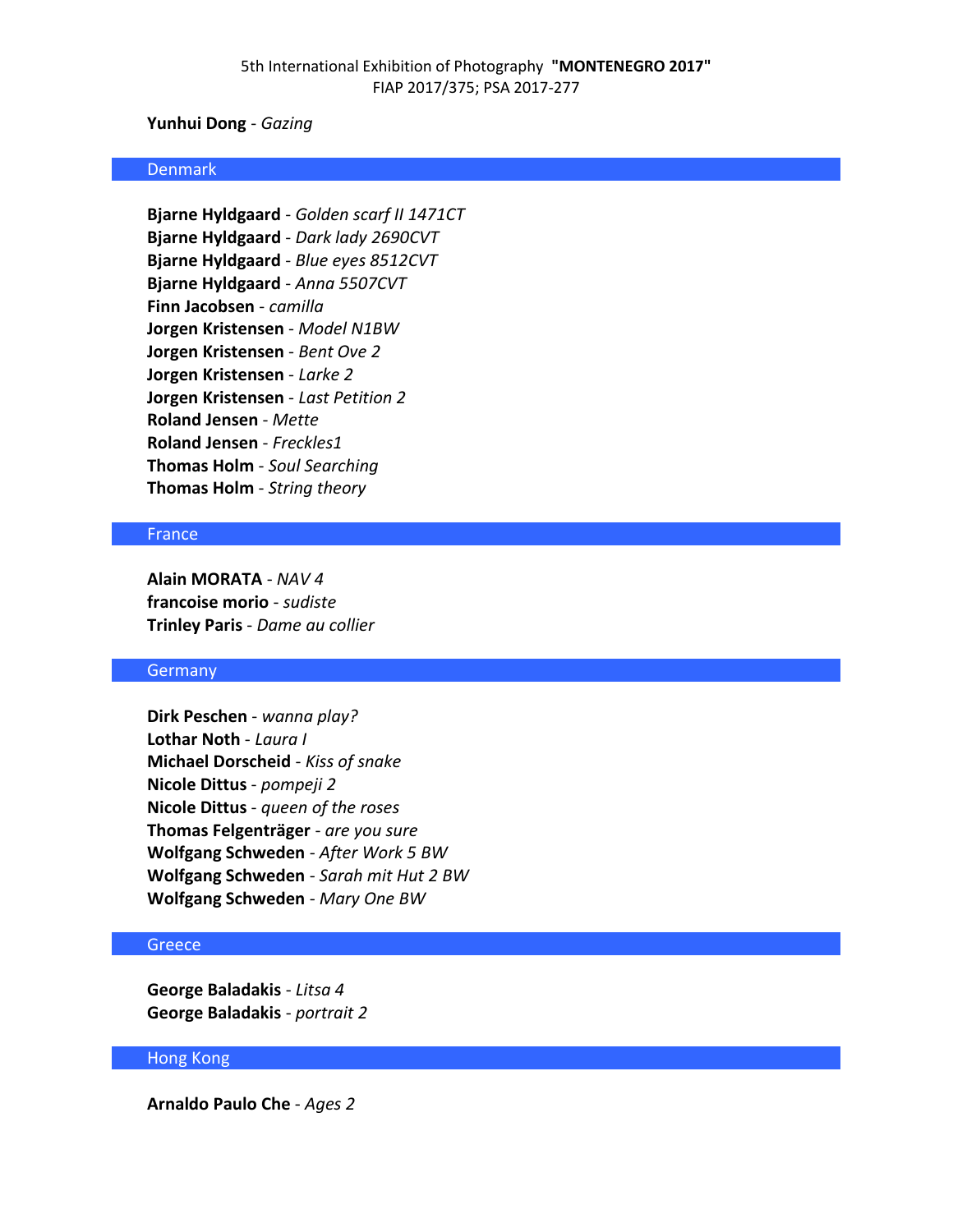5th International Exhibition of Photography **"MONTENEGRO 2017"** FIAP 2017/375; PSA 2017-277

**Arnaldo Paulo Che** - *Aris* **Arnaldo Paulo Che** - *Uncle Paul* **Arnaldo Paulo Che** - *Haidar* **Chun Choi Tang** - *Hello* **Chun Choi Tang** - *Hopeless* **SHIU GUN WONG** - *Saddened* **SHIU GUN WONG** - *My Prayer 2* **Suet Kwan Noel Li** - *I Am Fine* **Suet Kwan Noel Li** - *See My Face*

### Hungary

**Csaba Bajko** - *Surendra* **Desi Koncz** - *Blue eyes* **Gabor Monos** - *The Strong Man and his Horse* **Janos Eifert** - *Asymmetric portrait* **ZSUZSANNA Csillag** - *After crying*

#### India

**Avishek Das** - *The Tough Ritual*

### Israel

**eyal amer** - *Lee's look* **Faris Saieda** - *The shepherd* **LEONID GOLDIN** - *I am not an Angel* **LEONID GOLDIN** - *Portrait of a blacksmith* **LEONID GOLDIN** - *Shop philatelist* **RABIA BASHA** - *The individual* **RABIA BASHA** - *The old woman* **RABIA BASHA** - *The Sheik*

### Italy

**Claudio Palermo** - *Pamela* **Claudio Palermo** - *Chiara* **Pietro Bugli** - *Veil* **Pietro Bugli** - *Roberta* **Virgilio Bardossi** - *The cigarettes* **Virgilio Bardossi** - *Bunica*

### Kuwait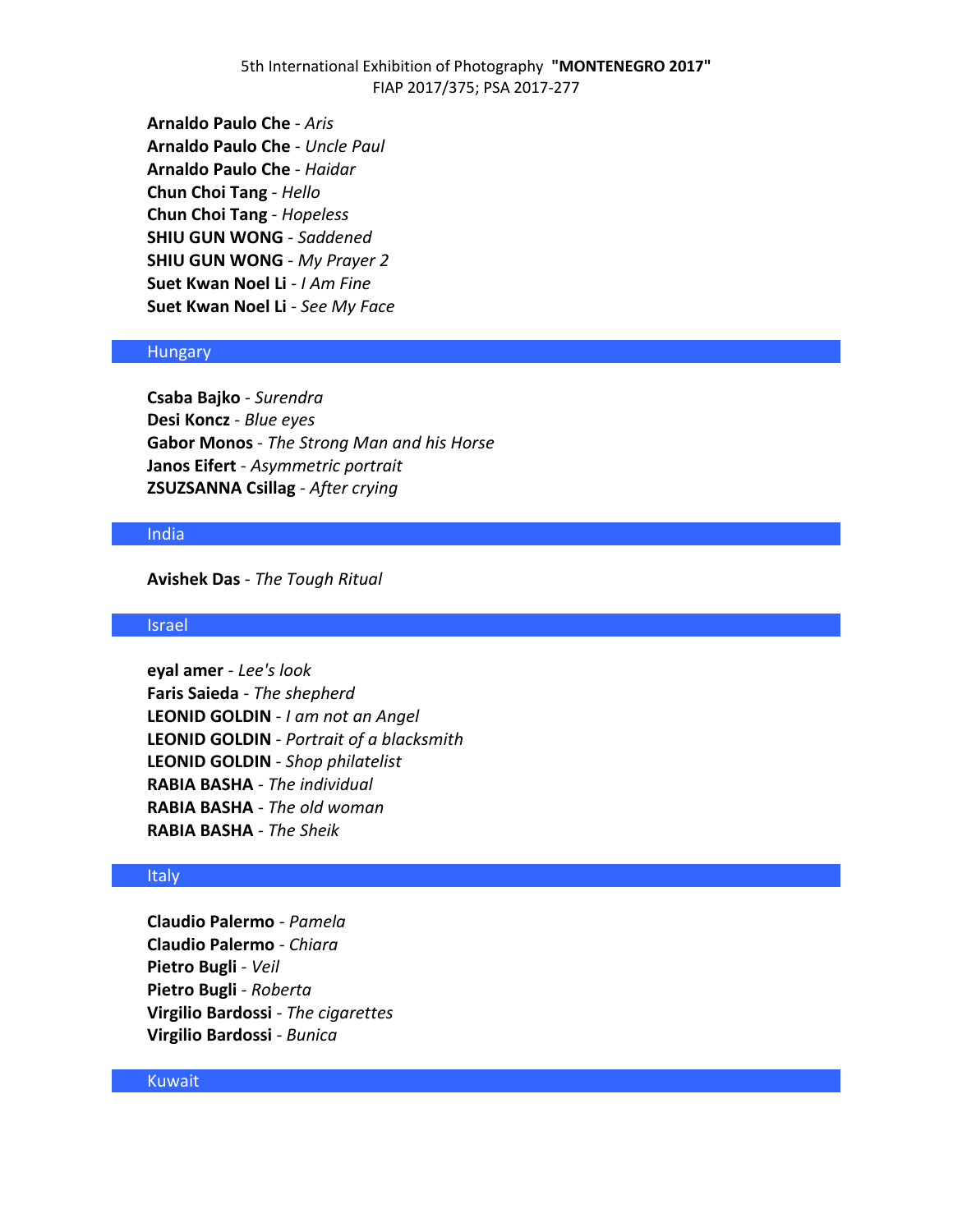**Abdullah Zaman** - *Shanab* **Abdullah Zaman** - *Smile* **FAHAD ALENEZI** - *Smoking* **FAHAD ALENEZI** - *The ascetic*

### Lithuania

**Ruslan Bolgov** - *Karolina* **Ruslan Bolgov** - *She* **Ruslan Bolgov** - *Emilija*

#### New Zealand

**Peter Morris** - *Katrina* **Peter Morris** - *The Need For Speed*

#### **Norway**

**Atle Sveen** - *Julia Zu VI* **Atle Sveen** - *Kate portrait* **Atle Sveen** - *Boj II* **Atle Sveen** - *Julia Zu IV* **Erling Halvorsen** - *The Skijumper*

## Poland

**Rafal Kazmierczak** - *Profile* **Rafal Kazmierczak** - *Angel* **Rafal Kazmierczak** - *Inka* **Rafal Kazmierczak** - *Kinga* **Robert Pranagal** - *Ang* **Robert Pranagal** - *Carmen*

#### Qatar

**Abdulla AL-Mushaifri** - *Shakur* **Abdulla AL-Mushaifri** - *Shaik Ismail* **Ahmed Mohamed Hassan** - *Life* **Ahmed Mohamed Hassan** - *Sad Man* **Ahmed Mohamed Hassan** - *Smoke*

## Republic of Ireland

**Brian McNamee** - *Red Is The Colour*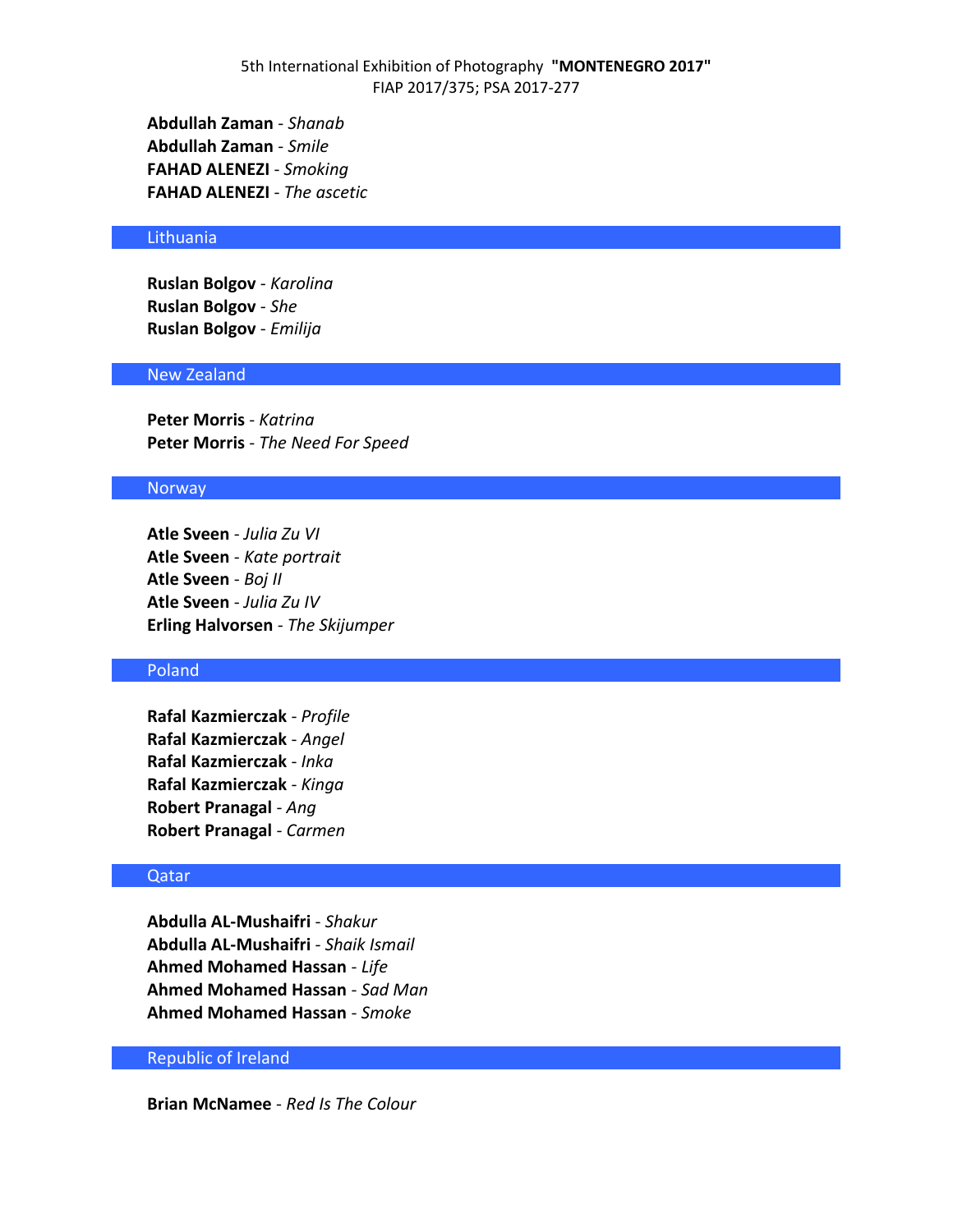**Brian McNamee** - *Brianna* **Brian McNamee** - *Emilys Eyes* **Brian McNamee** - *One Last Shot*

### Romania

**Ovi Pop** - *Paula*

## Russian Federation

**Vladimir Dyadkov** - *Portrait of Melania* **Vladimir Dyadkov** - *Behind the barrier* **Yury Pustovoy** - *Indian girl* **Yury Pustovoy** - *The girl from Kashmir* **Yury Pustovoy** - *Cutie from India*

## Saudi Arabia

**Ali Alabdrabareda** - *Buddha Boys* **Ali Alabdrabareda** - *Looks* **Ali Alabdrabareda** - *Silent Man* **Ali Alabdrabareda** - *The Sadhu 3* **Hussain Alabdullatif** - *Portrait Indian Ajurat* **Hussain Alabdullatif** - *ALI AESH*

### **Scotland**

**Terry Railley** - *Pensive* **Terry Railley** - *Prepared*

## Serbia

**Djordje Vukicevic** - *Ninja girl 013* **Djordje Vukicevic** - *Police force 022* **Djordje Vukicevic** - *Love you* **Djordje Vukicevic** - *Grandmother BW* **Milan Vukicevic** - *Chinese boy 002* **Milan Vukicevic** - *Grand son* **Milan Vukicevic** - *Mask* **Milan Vukicevic** - *Warior*

### Singapore

**Zee Kek HENG** - *Golden net lady*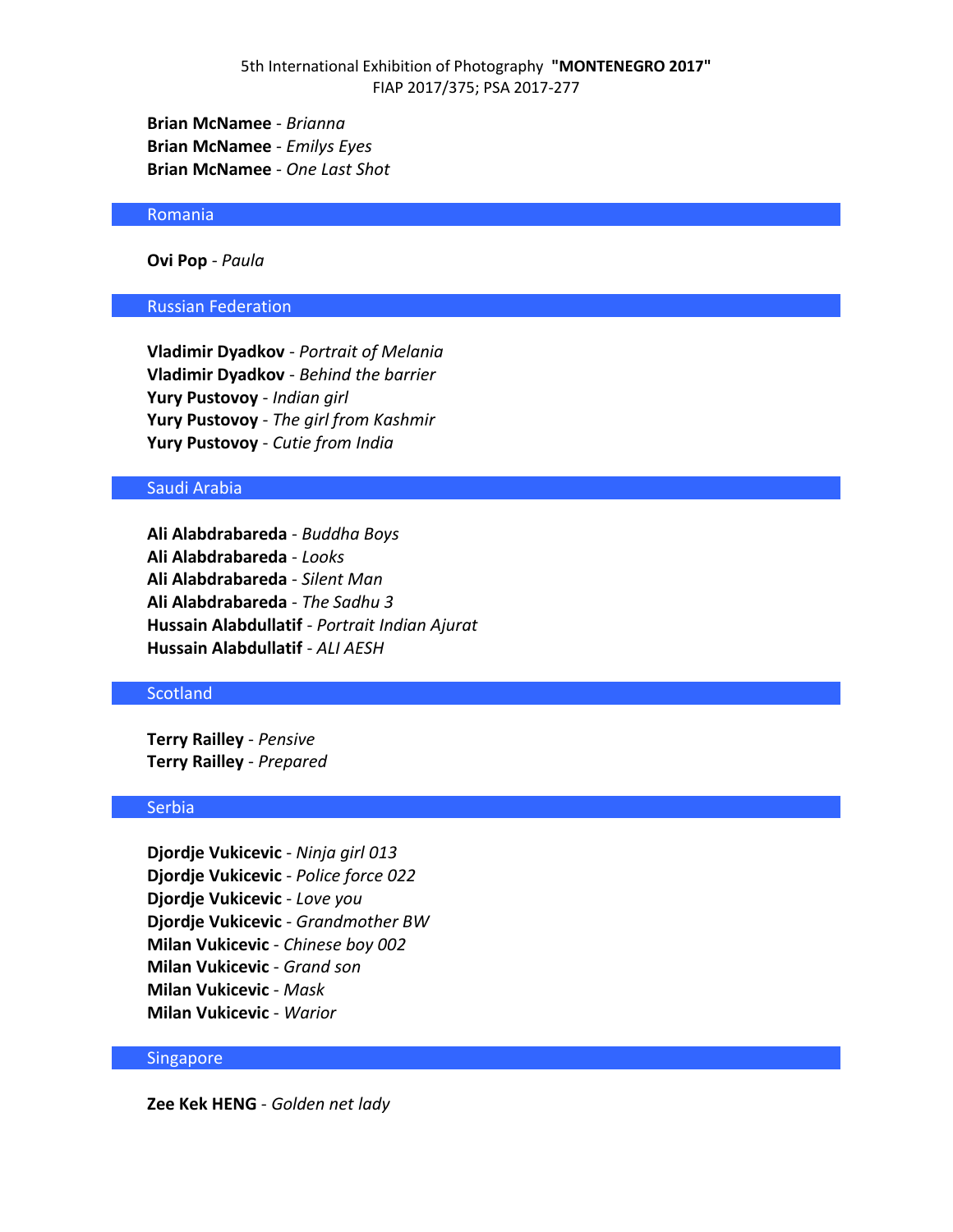## **Zee Kek HENG** - *The look*

#### Slovenia

**Hedvika Gumilar** - *Moon* **Igor Debevec** - *Fairyland III-4* **Igor Debevec** - *Pandora box II* **Igor Debevec** - *Why me*

#### Spain

**Lander Rezola** - *Geometria Urbana* **Lander Rezola** - *Garbi* **Pili Garcia Pitarch** - *Etnik ManBN* **Pili Garcia Pitarch** - *El Ca*

### **Sweden**

**Per Lindahl** - *Eva´s necklace*

#### **Switzerland**

**Martin Zurmuehle** - *Portrait of Anuschka II* **Martin Zurmuehle** - *Portrait of Martina* **Martin Zurmuehle** - *Shy Look B&W*

### Taiwan

**Mei-Hsiu Su** - *Have a rest* **Mei-Hsiu Su** - *Ages1*

### United Kingdom

**Amanda Sims** - *Steet Girl* **Amanda Sims** - *Little Urchin* **Bob Goode** - *The Boatman* **Brian Cathie** - *Red on Red* **Brian Cathie** - *Rainbow Warrior* **Brian Cathie** - *Sapphires Pearls and Lace* **Colin Dixon** - *In the Mood* **Colin Dixon** - *All in the Eyes* **derwood pamphilon** - *Carla* **Jacqui Jay Grafton** - *The Last Piece of the Puzzle* **Martin Fry** - *Staring Eyes*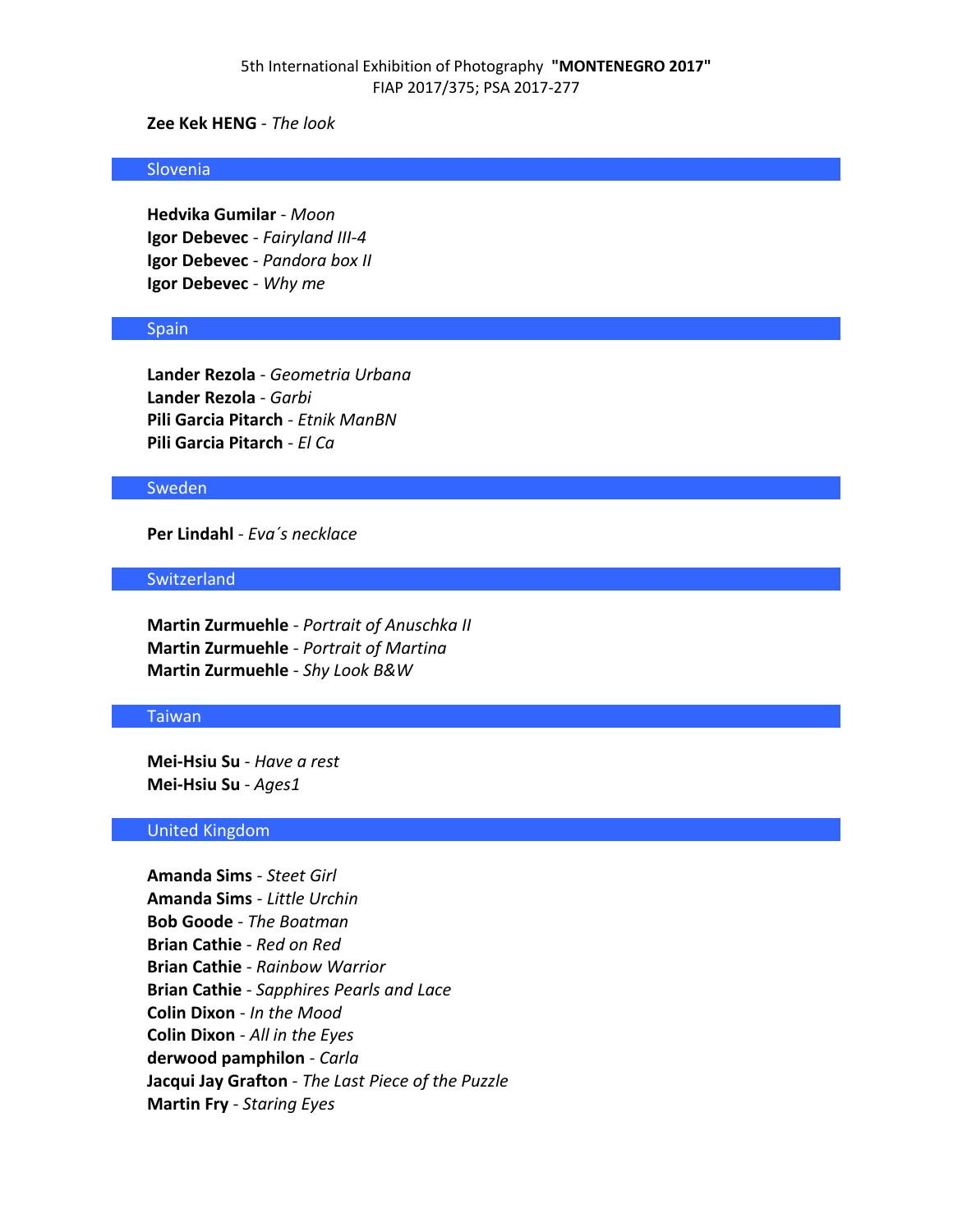**Sarah Middleton** - *Mara With Pearls* **Sarah Middleton** - *Girl Wearing Hat* **Sarah Middleton** - *Enigmatic* **Sharon Prenton Jones** - *Megan*

### USA

## **Ronald Wilson** - *Muddy Face*

### Vietnam

**Can Dao Phan Minh** - *Look* **Can Dao Phan Minh** - *Happy* **Can Dao Phan Minh** - *Grandfather & Grandchild* **Can Dao Phan Minh** - *Think* **Manh Cuong Vu** - *CHEERY* **Manh Cuong Vu** - *REFLECT No2* **Phong Tran** - *Highland woman 2* **THO DAO** - *niem vui* **Tho Phan Minh** - *Ede children* **Tho Phan Minh** - *Disguise* **Tho Phan Minh** - *the thinking*

#### **Accepted** Theme **D) LIFE**

## Australia

**Joseph Tam** - *Life Savers* **Joseph Tam** - *Rambo* **Joseph Tam** - *Hurry Up* **Mehrdad Abbasianasl** - *Glad Guitarist*

### Austria

**Johann Schrittwieser** - *in the bus* **Theo Streitfelder** - *Wasser*

#### **Belgium**

**Francis Nicoll** - *ZZ Top 9* **Luc Stalmans** - *Bridge movements* **Luc Stalmans** - *Going to my home town* **Luc Stalmans** - *Watching BW in Blue*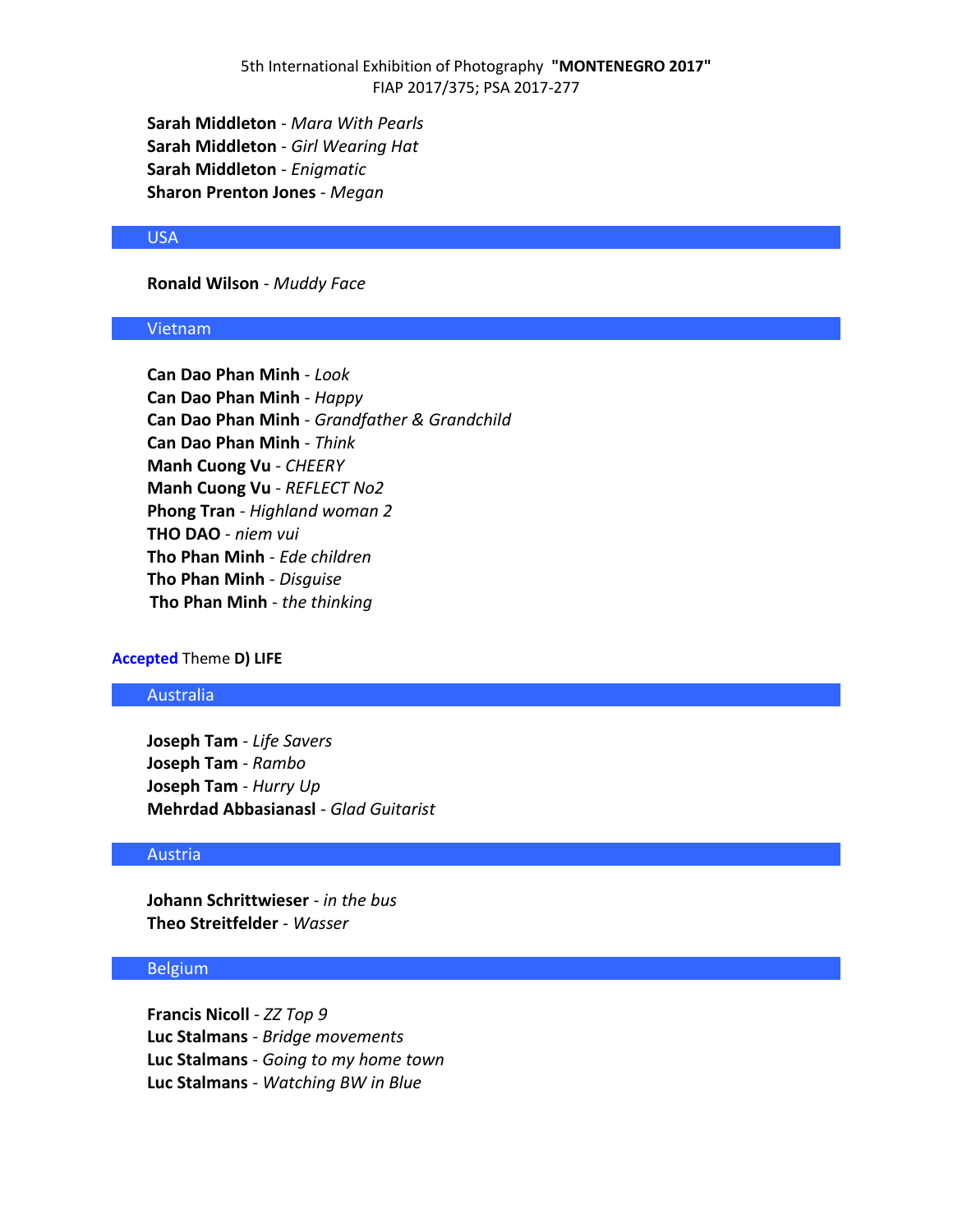### Canada

**Phillip Kwan** - *Soccer 80* **Phillip Kwan** - *Splash with Net*

#### China

**Baoyi Huang** - *Girl of Grassland* **Baoyi Huang** - *Girl with yak* **Baoyi Huang** - *Going back in dawn* **HONGQI YE** - *Embroidering* **HONGQI YE** - *Father with Doughter* **HONGQI YE** - *Long Neck Month with her kid* **Lanfeng Chen** - *Backwood1* **Lanfeng Chen** - *Twins* **Shenghua Yang** - *Going out* **Wei Li** - *Canyon hot spring* **Wei Li** - *Stay at home children BW* **XINXIN CHEN** - *Small factory1* **XINXIN CHEN** - *Canoe fishing2* **XINXIN CHEN** - *Sunday church* **Yunhui Dong** - *Companion* **Yunhui Dong** - *Stormy day* **Yunhui Dong** - *Taming the yak*

## Denmark

**Finn Jacobsen** - *no begging* **Roland Jensen** - *Toys* **Thomas Holm** - *On the origins of species*

## France

**francoise morio** - *Zombies* **francoise morio** - *A marée basse*

### Germany

**Dirk Peschen** - *always happy* **Dirk Peschen** - *thinking about you* **Lothar Noth** - *Morgengebet* **Lothar Noth** - *Staubige Arbeit* **Martin Hankel** - *Away 4* **Martin Hankel** - *Polen 3*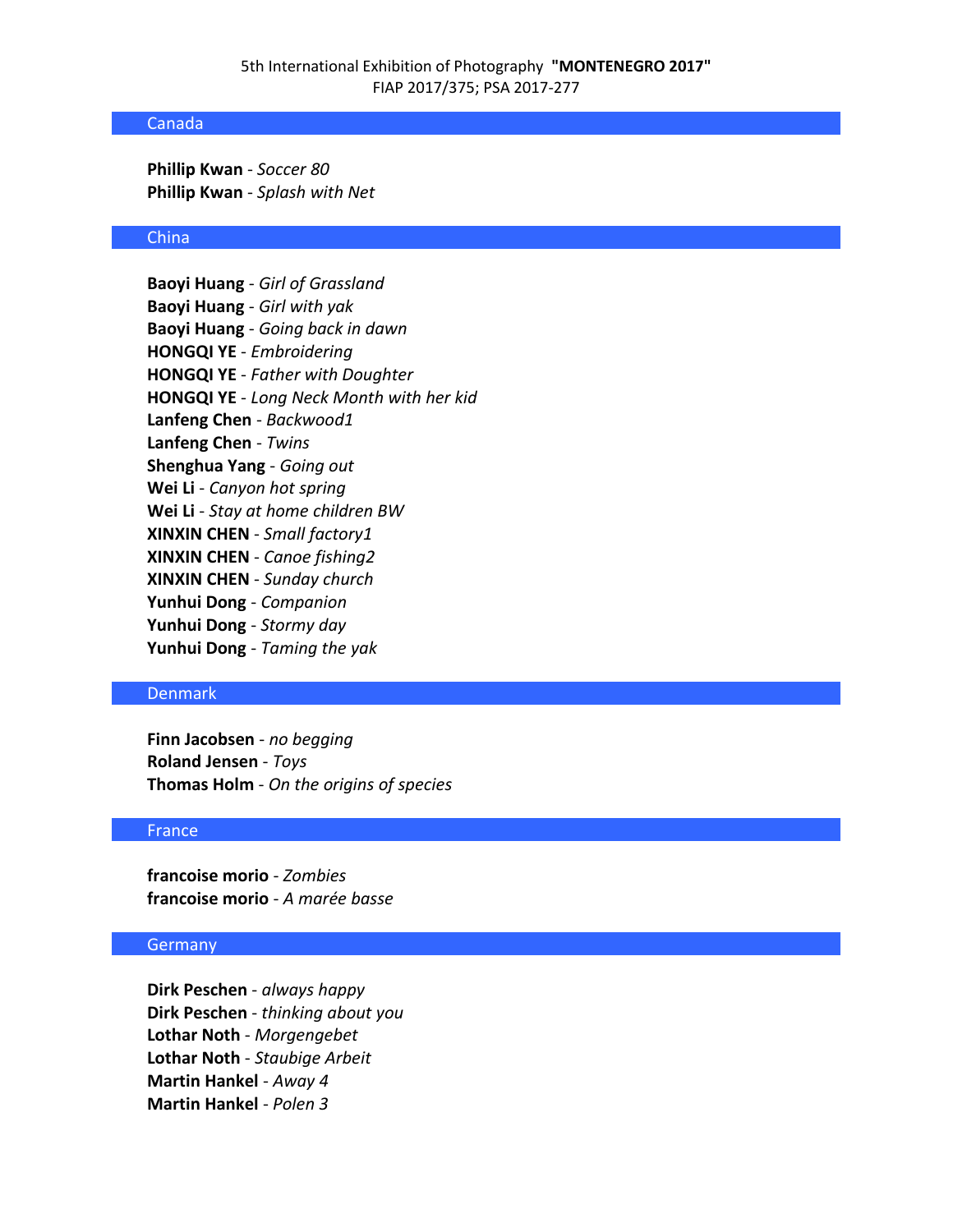## 5th International Exhibition of Photography **"MONTENEGRO 2017"** FIAP 2017/375; PSA 2017-277

**Martin Hankel** - *Luminale 33* **Nicole Dittus** - *the girls* **Peter Teuschel** - *Childhood* **Peter Teuschel** - *ARTificial* **Thomas Felgenträger** - *with a little help*

## Hong Kong

**Arnaldo Paulo Che** - *Wow Master piece* **Arnaldo Paulo Che** - *Baby we love you* **Chun Choi Tang** - *Offering Moment in Myanmar* **H.W. CHAN** - *Waiting for roadise* **H.W. CHAN** - *Shoe shine* **Lai-chun LAM** - *Playing in the fountain* **SHIU GUN WONG** - *Geese Swimming* **SHIU GUN WONG** - *Going Home* **SHIU GUN WONG** - *Casting Fishing Nets* **Suet Kwan Noel Li** - *Butchery* **Suet Kwan Noel Li** - *Mutton Traffickers* **Wolfgang Lin** - *Man in Black* **Wolfgang Lin** - *IronWorker* **Wolfgang Lin** - *Fai Chun Handwriting*

### Hungary

**Csaba Bajko** - *Bicycles in Paris* **Csaba Bajko** - *Dove in Dubai* **Desi Koncz** - *Karate team* **Desi Koncz** - *Wing* **Desi Koncz** - *Argentin circus* **Janos Eifert** - *Farmers in Hungary* **ZSUZSANNA Csillag** - *Support*

#### India

**AMAL KRISHNA DAS** - *RAJBASI KHELE* **Avishek Das** - *Thirsty* **Avishek Das** - *Daily Life*

### Israel

**eyal amer** - *His house* **LEONID GOLDIN** - *Departures* **LEONID GOLDIN** - *For Mercedes owners*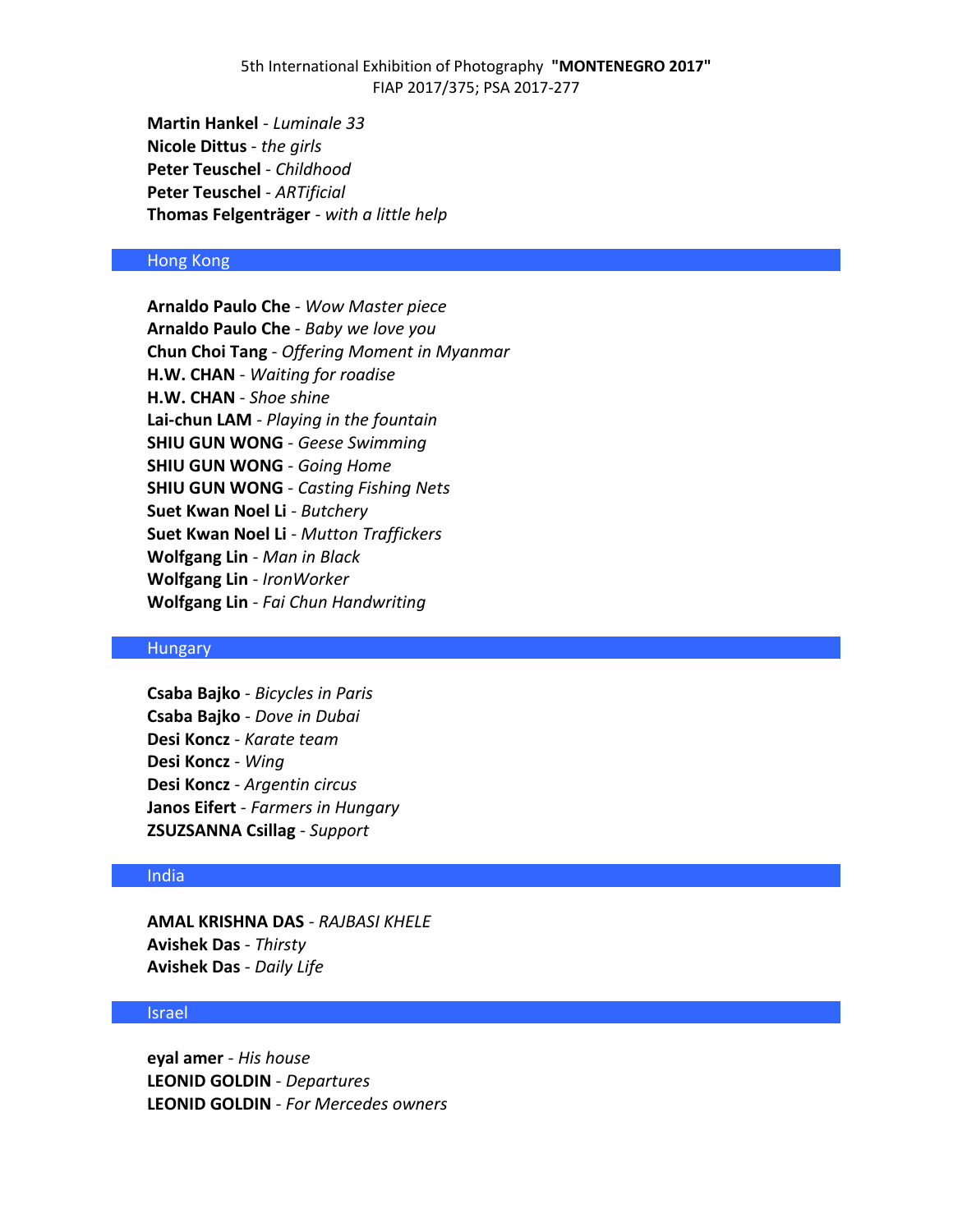**LEONID GOLDIN** - *We Love Food* **MICHAEL COHEN** - *D3 Waterski at sun shaine* **Ruth Shadur** - *Preparation* **sahar naimi** - *sunset*

#### Italy

**Pietro Bugli** - *Grandma Iginia* **Virgilio Bardossi** - *Start* **Virgilio Bardossi** - *Boboteaza* **Virgilio Bardossi** - *Icicles* **Virgilio Bardossi** - *Hay*

### Kuwait

**Abdullah Zaman** - *Happines*

### Latvia

**Viesturs Links** - *FOREVER* **Viesturs Links** - *TALENTS AND ADMIRERS* **Viesturs Links** - *LUNCH* **Viesturs Links** - *AUTUMN MELODY*

### Macau

**Weng Sang Wong** - *My Toy T1* **Weng Sang Wong** - *Playground* **Weng Sang Wong** - *Shepherd C1*

### **Norway**

**Hakon Gronning** - *When I get older* **Hakon Gronning** - *Swimming in a glacial lake*

#### Qatar

**Abdulla AL-Mushaifri** - *Four Knights* **Ahmed Mohamed Hassan** - *My Life* **Ahmed Mohamed Hassan** - *Sky Land*

### Romania

**Ovi Pop** - *Alone*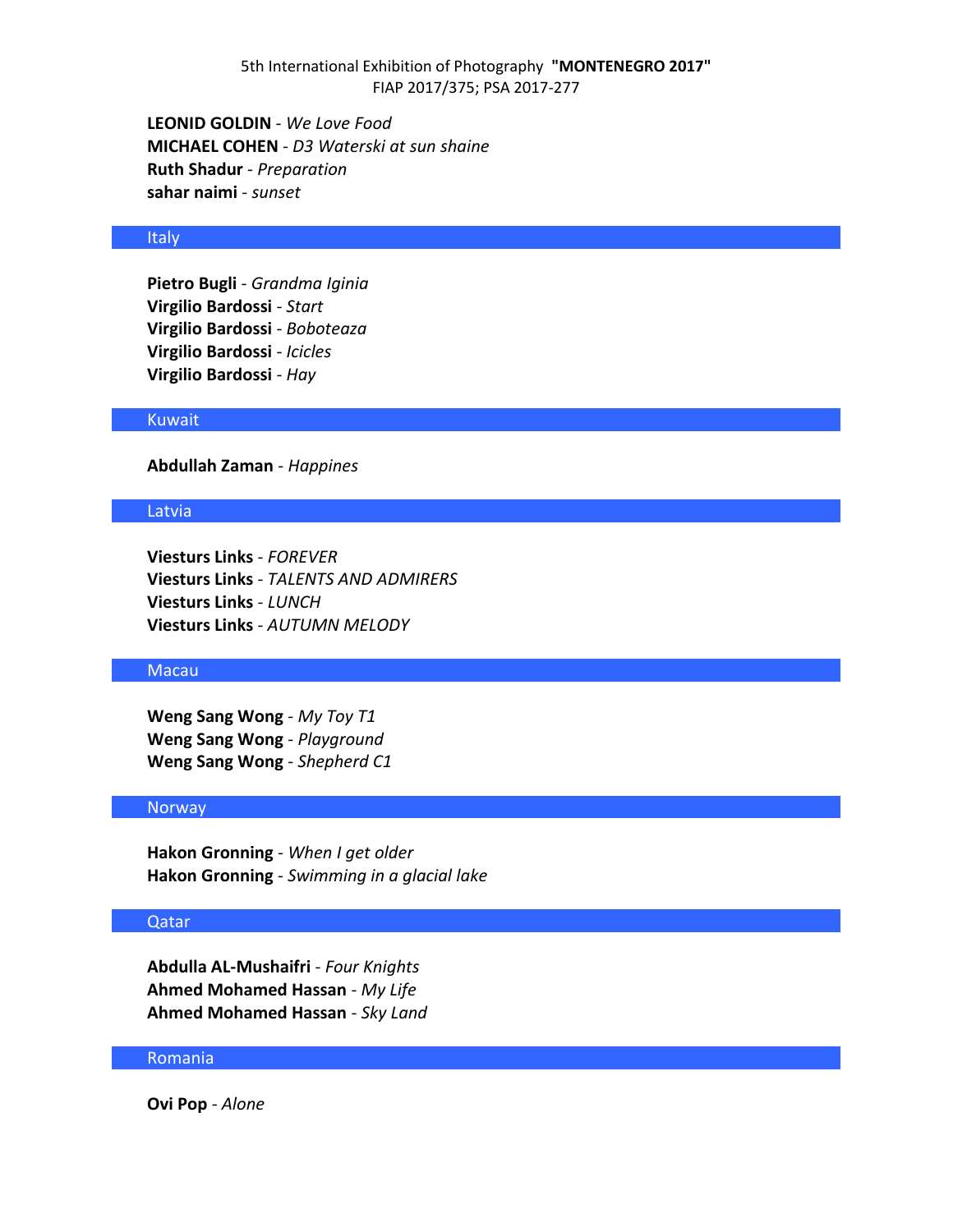**Ovi Pop** - *The Fisherman* **Ovi Pop** - *Waiting for the Boat*

### Russian Federation

**Alexey Suloev** - *Come on-Yamal* **Vladimir Dyadkov** - *Need is the mother of invention* **Vladimir Dyadkov** - *City alley* **Vladimir Dyadkov** - *Merchant southern fruit* **Yury Pustovoy** - *Children of Buddha* **Yury Pustovoy** - *The girl from a fishing village*

## Saudi Arabia

**Ali Alabdrabareda** - *Smoke Man* **Ali Alabdrabareda** - *Blue Boy* **Hussain Alabdullatif** - *Makkah 2*

### Serbia

**Djordje Vukicevic** - *Working girl 002* **Djordje Vukicevic** - *Hard work 002* **Djordje Vukicevic** - *Orchestra* **Milan Vukicevic** - *Guard* **Milan Vukicevic** - *Hands*

### Singapore

**Lee Eng Tan** - *Ali with Net* **Zee Kek HENG** - *Horses at dust storm*

### **Slovenia**

**Hedvika Gumilar** - *News*

#### Spain

**Lander Rezola** - *5 Seconds* **Pili Garcia Pitarch** - *Shadus life*

## Taiwan

**Mei-Hsiu Su** - *Hard day* **Mei-Hsiu Su** - *On the way to market*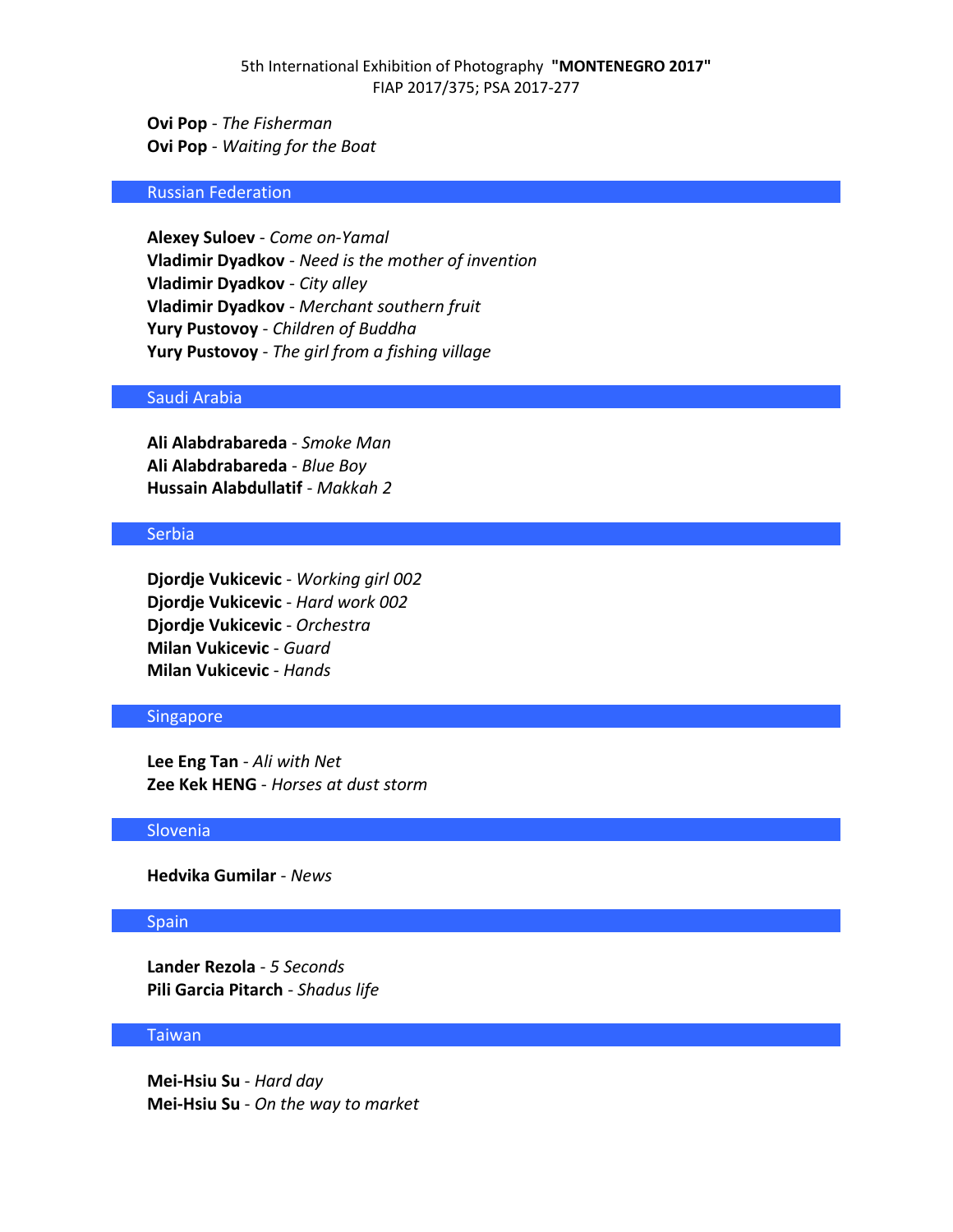### Turkey

### **Murat Caloglu** - *On the lake*

## United Kingdom

**Amanda Sims** - *Laura Mvula* **Amanda Sims** - *Festival Life* **Amanda Sims** - *Rag n Bone Man* **Chris Whitty** - *Hitting the high notes* **Colin Dixon** - *Come on give me some* **Martin Fry** - *Friends* **Martin Fry** - *Chasing the bubble* **Valerie Duncan** - *Bringing Home the Sheep*

## USA

**Ronald Wilson** - *Firefight 6063* **Ronald Wilson** - *Splash 2* **Ronald Wilson** - *Bull Rider 1*

### Vietnam

**Hang Truong Van** - *Child care* **Manh Cuong Vu** - *WAIT* **Phong Tran** - *Hard childhood* **Phong Tran** - *Ayun dry season* **THO DAO** - *Muoi ve kho* **THO DAO** - *Keo luoi* **Tho Phan Minh** - *shipbuilder*

## **Accepted** Theme **E) OPEN COLOR**

## Australia

**Joseph Tam** - *Unbalanced* **Joseph Tam** - *Have No Fear* **Joseph Tam** - *Oh Boy* **Robin Yong** - *Flowers of Ethiopia*

### Austria

**Johann Schrittwieser** - *Moto 02*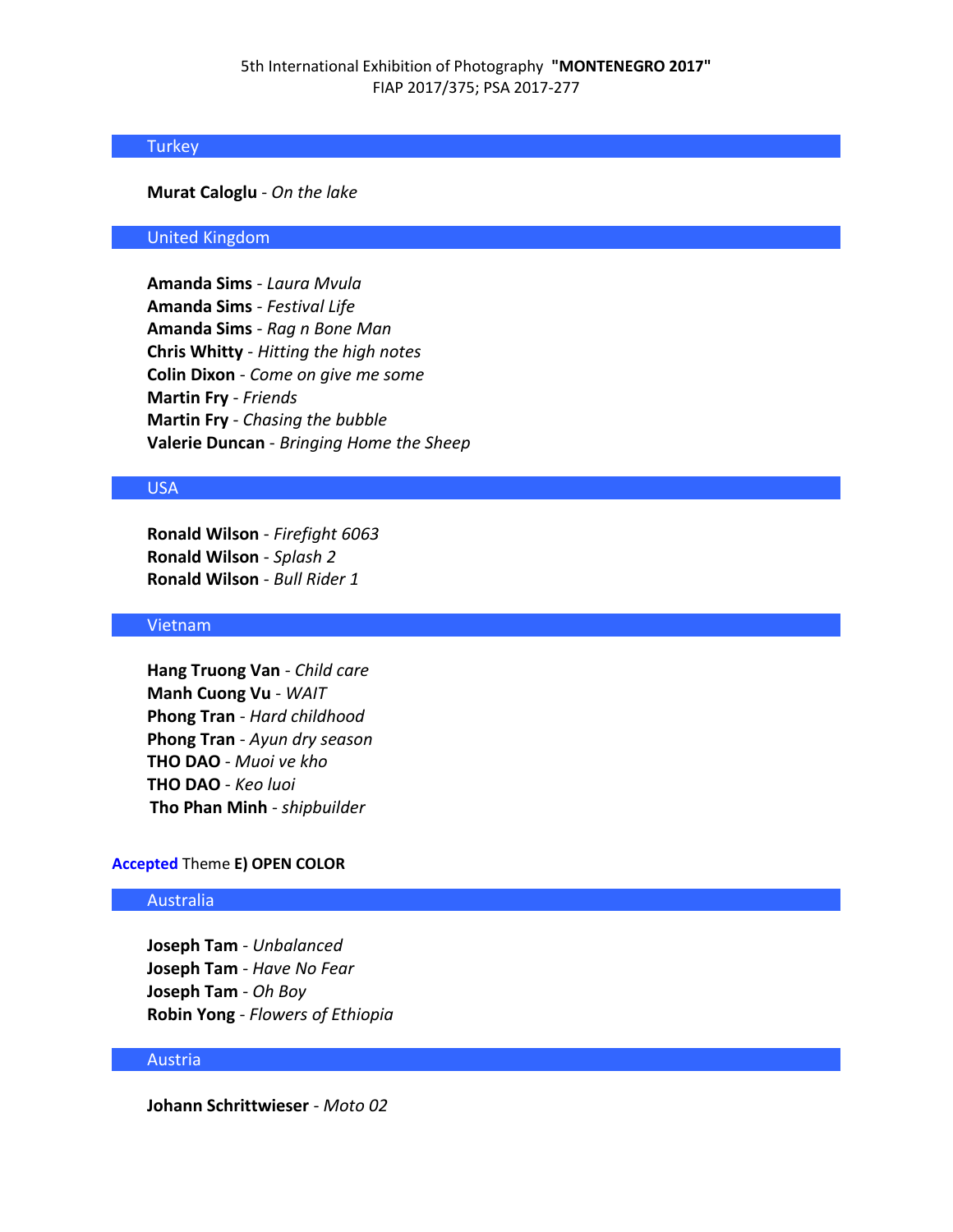## **Theo Streitfelder** - *Kya*

#### Belgium

**Claude Simon** - *Lonely death* **Claude Simon** - *Evening in Deadvlei* **Francis Nicoll** - *Salve Matger 2* **Luc Stalmans** - *Tunnelvision* **Luc Stalmans** - *Olympic Strategy*

## Canada

**Phillip Kwan** - *Bear and Sea Gull 4* **Phillip Kwan** - *Bear Catch Salmon 47* **Phillip Kwan** - *Bear Eating Fish 95*

### China

**Fei Xie** - *Choice* **Fei Xie** - *Flash walk* **Fei Xie** - *See a new world* **HANJU ZHU** - *Walking with the shadow2* **Lanfeng Chen** - *Grazing home-1* **Shenghua Yang** - *Old alley festival* **Shenghua Yang** - *Stilted buildings love* **Xiaomei Xu** - *Golden africa* **Xiaomei Xu** - *Shining togather* **XINXIN CHEN** - *Jordan old man 2* **YI WAN** - *lamp* **YI WAN** - *construction site* **Yunhui Dong** - *Metempsychosis* **Yunhui Dong** - *Starting the journey*

## Denmark

**Bjarne Hyldgaard** - *Elle Beth 6839CT* **Bjarne Hyldgaard** - *In the eye 1167CVT* **Bjarne Hyldgaard** - *Omitted 3274CVT* **Finn Jacobsen** - *misty morning* **Jorgen Kristensen** - *Photographer 2* **Jorgen Kristensen** - *Andreas* **Jorgen Kristensen** - *Big Smile In Snow* **Jorgen Kristensen** - *Chili 2* **Roland Jensen** - *Mette1*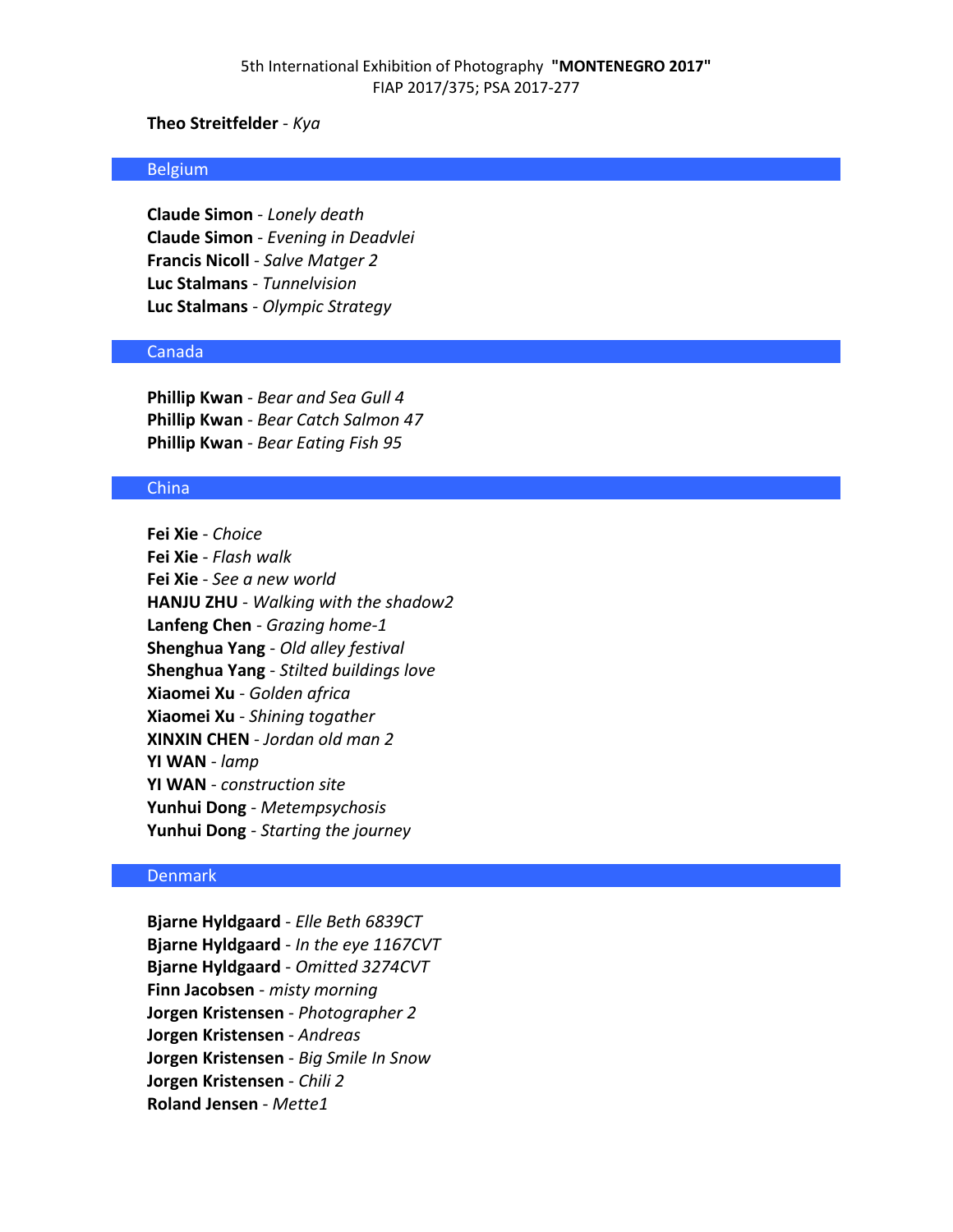**Roland Jensen** - *Haps* **Roland Jensen** - *King war* **Thomas Holm** - *Room with a view* **Thomas Holm** - *Peek-a-boo siren* **Thomas Holm** - *Rainbow Pool* **Thomas Holm** - *Cairnville*

### Finland

**Kauko Lehtonen** - *Balloon above the Field*

### France

**Alain MORATA** - *PYGARGUE ET GUEPE* **AUBRUN PHILIPPE** - *SOIREE SOLITAIRE*

#### Germany

**Dirk Peschen** - *wild* **Lothar Noth** - *Kopf an Kopf* **Lothar Noth** - *Auffordernder Trumpf* **Michael Dorscheid** - *Eisberge 02* **Wolfgang Schweden** - *La belle 1 C*

### **Greece**

**George Baladakis** - *Red arrows 09*

## Hong Kong

**Arnaldo Paulo Che** - *Old tea house 9* **Arnaldo Paulo Che** - *My younger brother* **Arnaldo Paulo Che** - *Papuan soccer 2* **Chun Choi Tang** - *Discovering Whale Tail* **Chun Choi Tang** - *Waterfall with golden cloud* **H.W. CHAN** - *Beautiful moments 21* **Lai-chun LAM** - *A brave girl* **Lai-chun LAM** - *Beautiful architecture* **SHIU GUN WONG** - *Sandy Beach* **SHIU GUN WONG** - *Appreciation* **SHIU GUN WONG** - *Madison 3* **Suet Kwan Noel Li** - *Please Hold My Hand* **Suet Kwan Noel Li** - *Cowboy Dance* **Wolfgang Lin** - *SG City*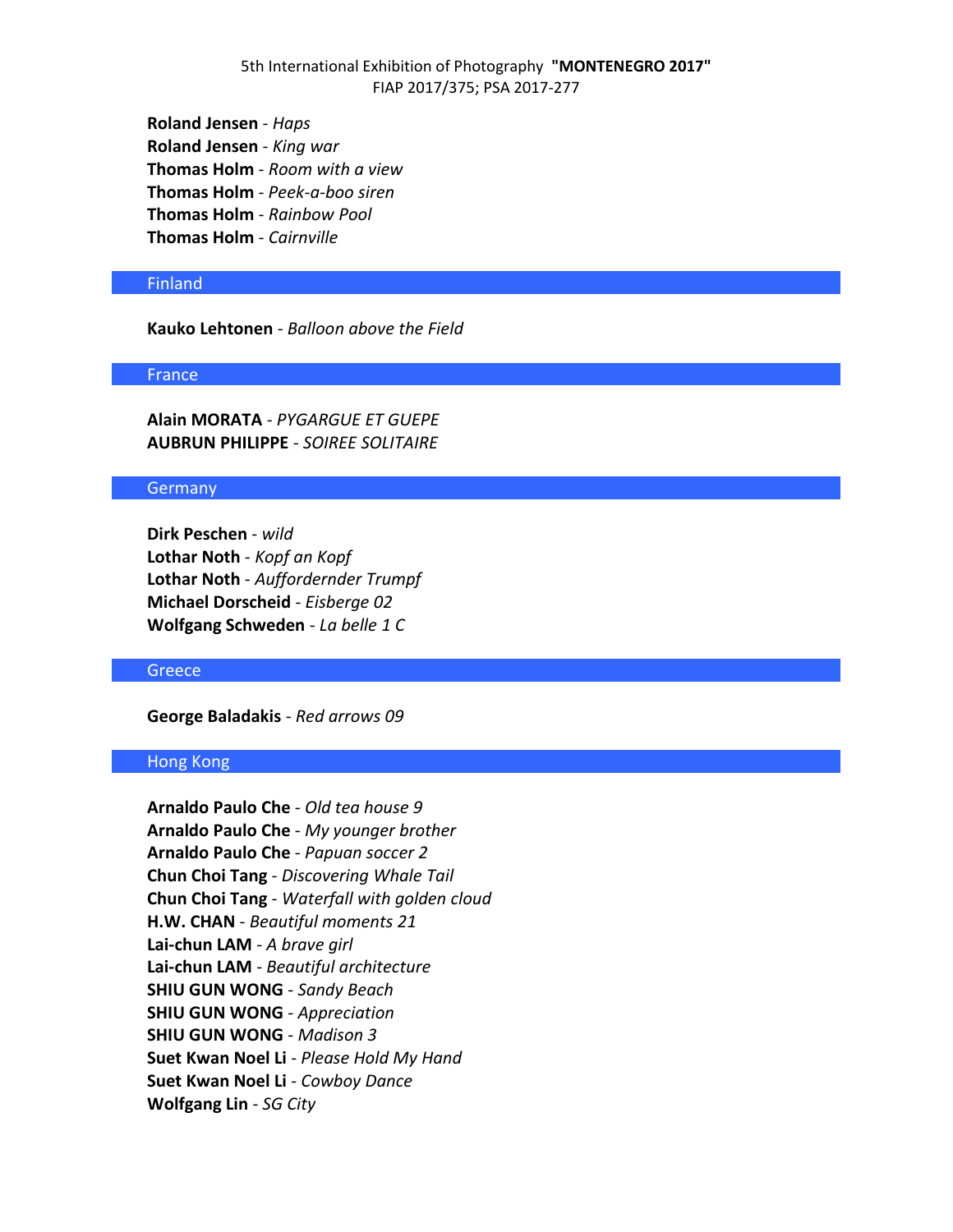**Wolfgang Lin** - *Moving Lights* **Wolfgang Lin** - *Lotus with Greens* **Wolfgang Lin** - *Big Trees of SG*

### Hungary

**Csaba Bajko** - *Before storm* **Gabor Monos** - *Summer.Water.Pleasure* **ZSUZSANNA Csillag** - *Swim in the light* **ZSUZSANNA Csillag** - *Scribbled hill-side*

### India

**AMAL KRISHNA DAS** - *LUNA C 3* **Avishek Das** - *Color Blast* **Avishek Das** - *Colourful Blessing* **Avishek Das** - *Colourful Walk* **Avishek Das** - *Cultural Mask*

## Israel

**eyal amer** - *geometry* **eyal amer** - *Umbrella and water drops* **Faris Saieda** - *Drops of water and butterfly* **Faris Saieda** - *Star Trail* **LEONID GOLDIN** - *Ideal Figure* **LEONID GOLDIN** - *Fashionable shoes* **MICHAEL COHEN** - *E2 Line of trees* **RABIA BASHA** - *Aircraft fighting*

### Italy

**Pietro Bugli** - *Colors of the countryside 8* **Pietro Bugli** - *Colors of the countryside 7* **Vincenzo Pellizzaro** - *squarcio di luce* **Virgilio Bardossi** - *Portraitwith flowers* **Virgilio Bardossi** - *Tho the market*

### Kuwait

**Abdullah Zaman** - *Family At Work* **Abdullah Zaman** - *Meditation* **Abdullah Zaman** - *Holy Dance* **FAHAD ALENEZI** - *Stop Time*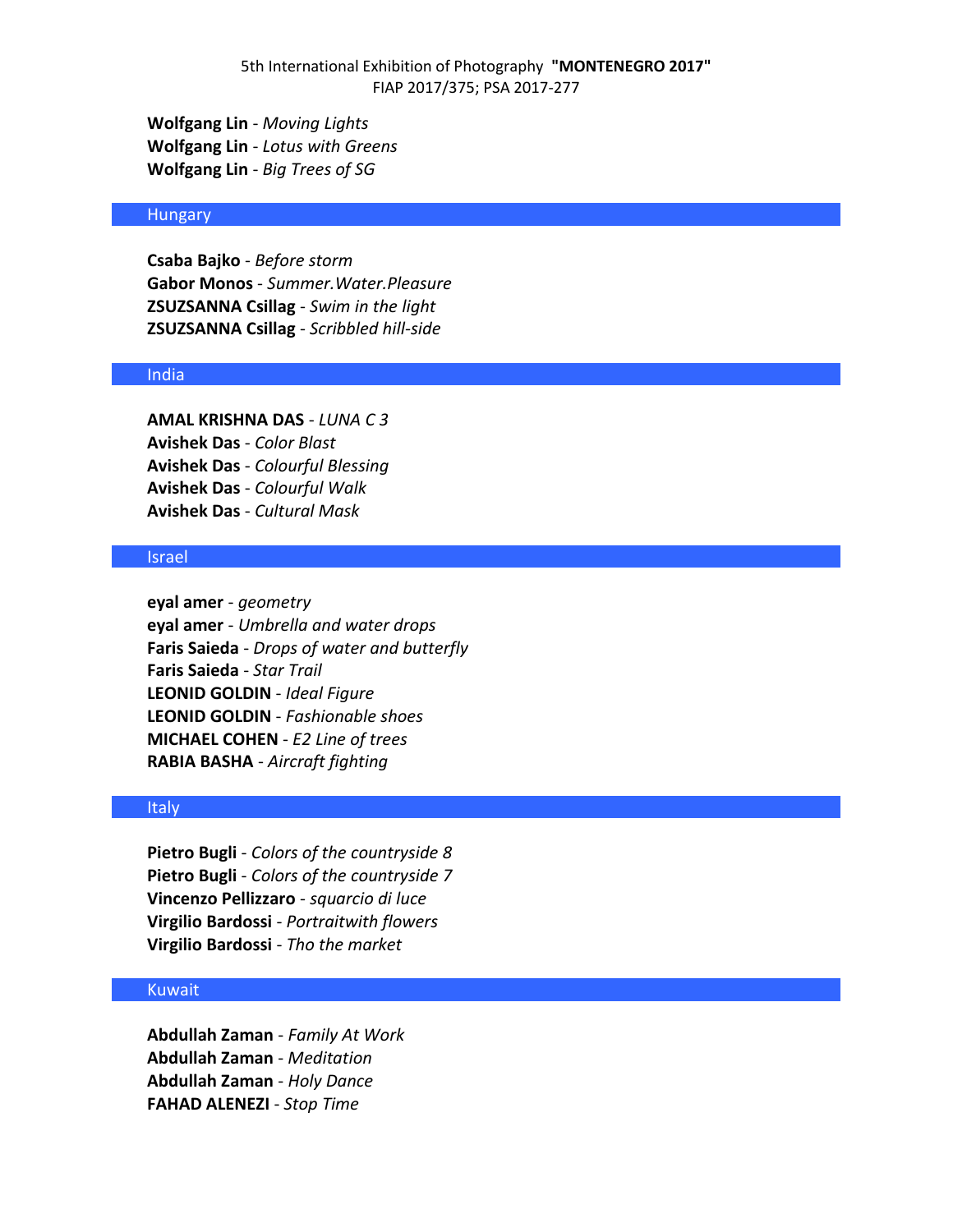**FAHAD ALENEZI** - *Sea hero* **FAHAD ALENEZI** - *Depth*

### **Lithuania**

**Ruslan Bolgov** - *Keeper of the Earth*

#### Macau

**Weng Sang Wong** - *Ready For Crossing C1* **Weng Sang Wong** - *Winter Horses C5*

### New Zealand

**Peter Morris** - *I Am Me* **Peter Morris** - *Blindfolded Beauty* **Peter Morris** - *Guarded 2*

#### Northern Ireland

**judy boyle** - *Little Emily*

### Norway

**Atle Sveen** - *Ilva in the river III* **Atle Sveen** - *Ivory Flame on stone steps* **Atle Sveen** - *Egret in rain* **Hakon Gronning** - *Flow with the glacier* **Hakon Gronning** - *Nest* **Hakon Gronning** - *Peace between willowherbs*

### Poland

**Rafal Kazmierczak** - *Ama* **Rafal Kazmierczak** - *Angel II* **Rafal Kazmierczak** - *light*

## Qatar

**Abdulla AL-Mushaifri** - *Lovely Story* **Abdulla AL-Mushaifri** - *Work Prisoners* **Abdulla AL-Mushaifri** - *Confusing*

Republic of Ireland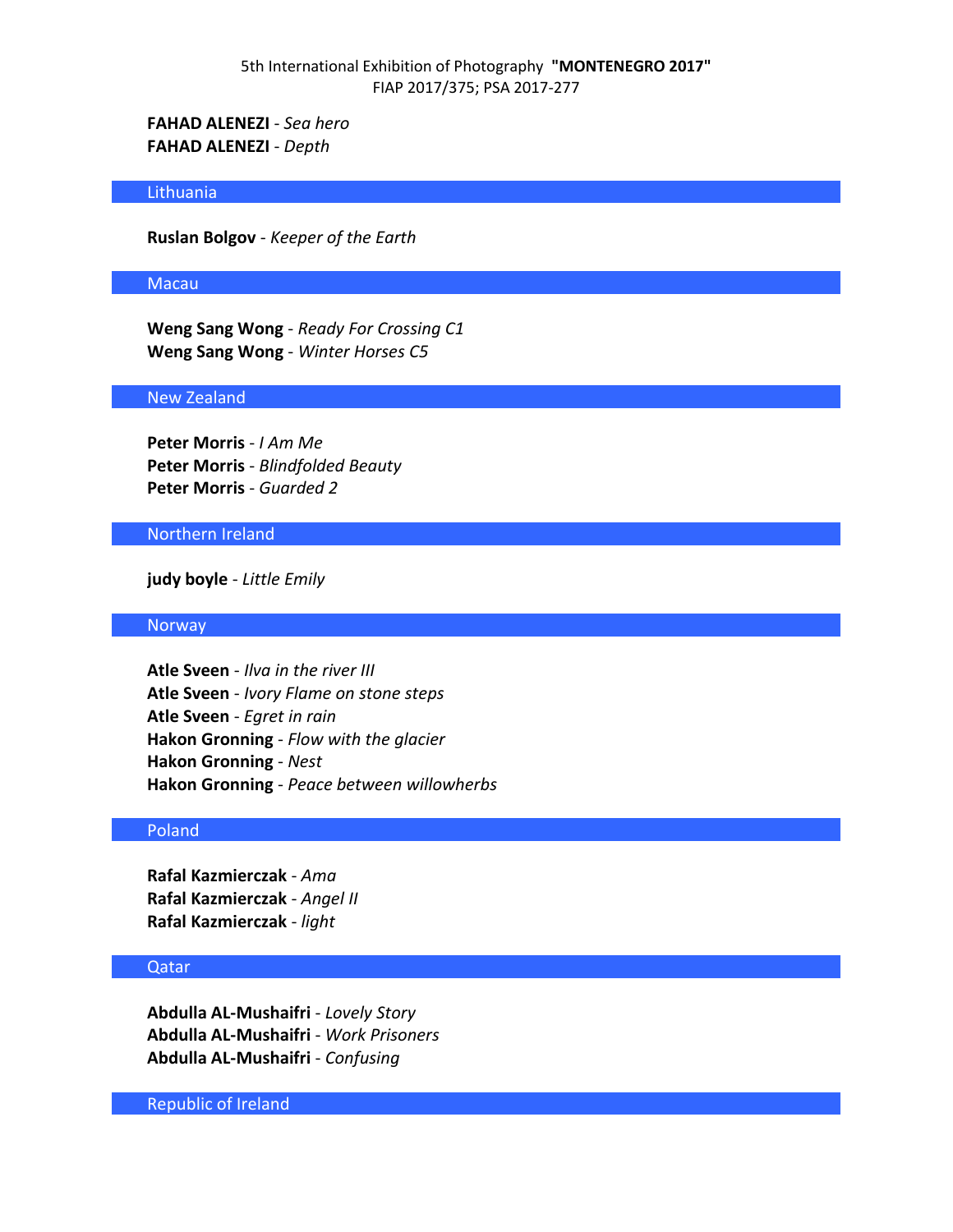**Brian McNamee** - *Hazelnut Grove* **Brian McNamee** - *Contemplation* **Brian McNamee** - *Gods Country*

#### Romania

**Ovi Pop** - *The Eye* **Ovi Pop** - *Fish Fest*

## Russian Federation

**Alexey Suloev** - *The colored Rivers of Iceland* **Alexey Suloev** - *The Discerning eye-USA Arizona* **Alexey Suloev** - *Two in the Galaxy-USA Arizona* **Yury Pustovoy** - *Provence* **Yury Pustovoy** - *Red World Bolivia*

### Saudi Arabia

**Hussain Alabdullatif** - *rise* **Hussain Alabdullatif** - *Child learn*

#### **Scotland**

**Terry Railley** - *Slim*

#### Serbia

**Djordje Vukicevic** - *Tractor driver* **Djordje Vukicevic** - *Woman in the rice field 013* **Milan Vukicevic** - *Pose* **Milan Vukicevic** - *Prayer 003* **Milan Vukicevic** - *Akt 235* **Milan Vukicevic** - *Akt 552*

### Singapore

**Lee Eng Tan** - *Lady with Elephant*

### **Slovenia**

**Hedvika Gumilar** - *Arctic tern* **Hedvika Gumilar** - *Architecture in Ljubljana*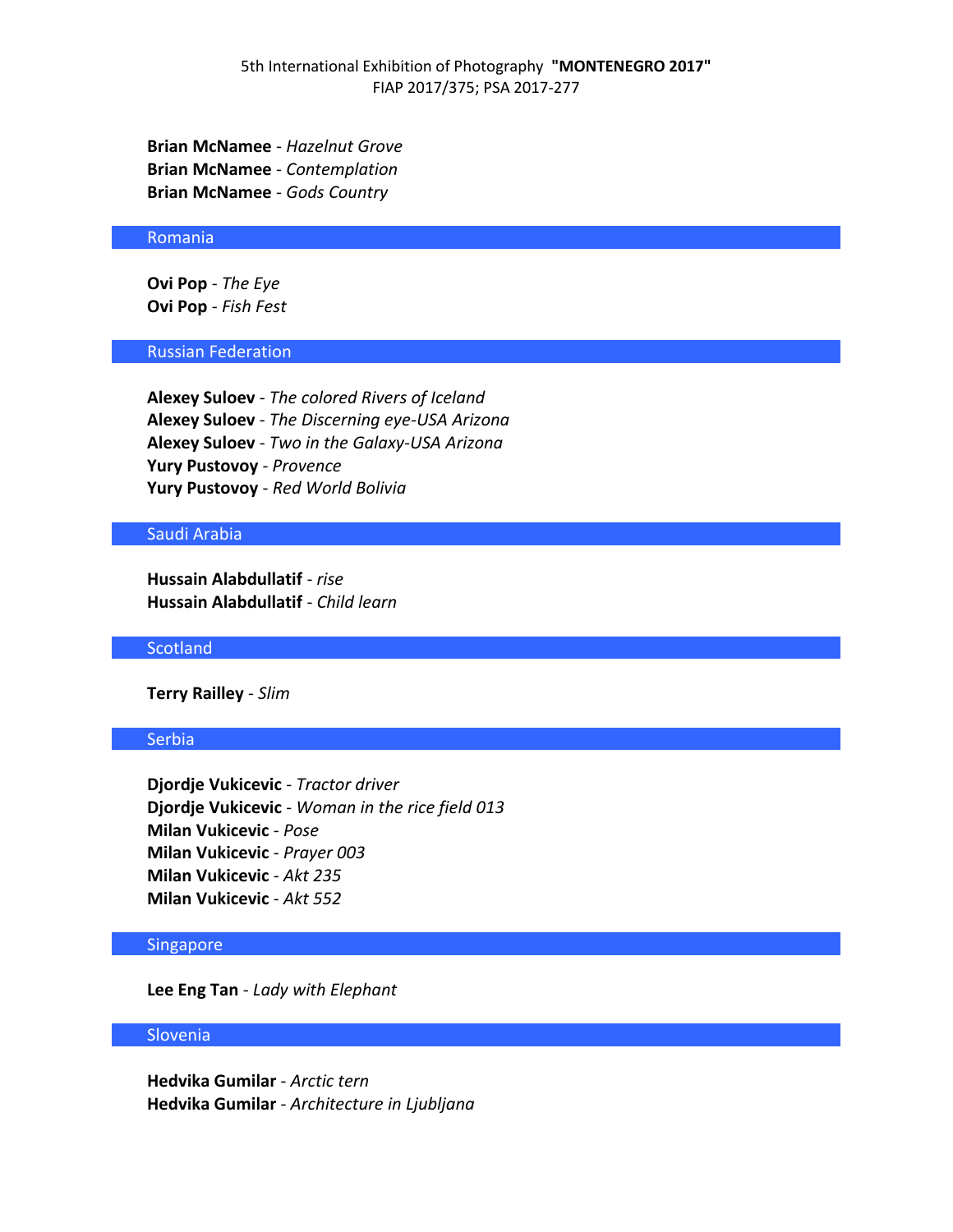**Igor Debevec** - *Modern pyramid* **Igor Debevec** - *Fields and trees III* **Igor Debevec** - *Kirkjufellsfoss IV* **Igor Debevec** - *Autumn mornings*

#### **Spain**

**Lander Rezola** - *Valentino* **Sergi Lligona** - *Solitud*

#### Sweden

**Per Lindahl** - *My angle*

#### **Switzerland**

**Martin Zurmuehle** - *Romantic Moment* **Martin Zurmuehle** - *Sleeping under the Waterfall* **Martin Zurmuehle** - *Once upon a Time II*

### **Taiwan**

**Ker-Lin Liou** - *Beauty of the art* **Ker-Lin Liou** - *Curiously* **Ker-Lin Liou** - *Under the street lights*

## United Kingdom

**Barbara Jenkin** - *One Red Eyed Tree Frog* **Chris Whitty** - *Blizzard Stoke Park* **Colin Close** - *Morning Mist on the Lake* **Colin Close** - *End of the Day* **Malcolm Jenkin** - *Harvest Mice on Teasel* **Martin Fry** - *Follow the leader* **Martin Fry** - *Green Oasis* **Martin Fry** - *Wall of Water* **Martin Fry** - *The Visitors* **Ray Kilham** - *Kingfisher with prey* **Ray Kilham** - *Hunting short eared owl* **Robert Jones** - *Pomegranate Still Life* **Robert Jones** - *Stay in the Jeep* **Sharon Prenton Jones** - *Woodland Faerie* **Sharon Prenton Jones** - *Defending her Honour* **Valerie Duncan** - *Tiger Leg Frog Reflection*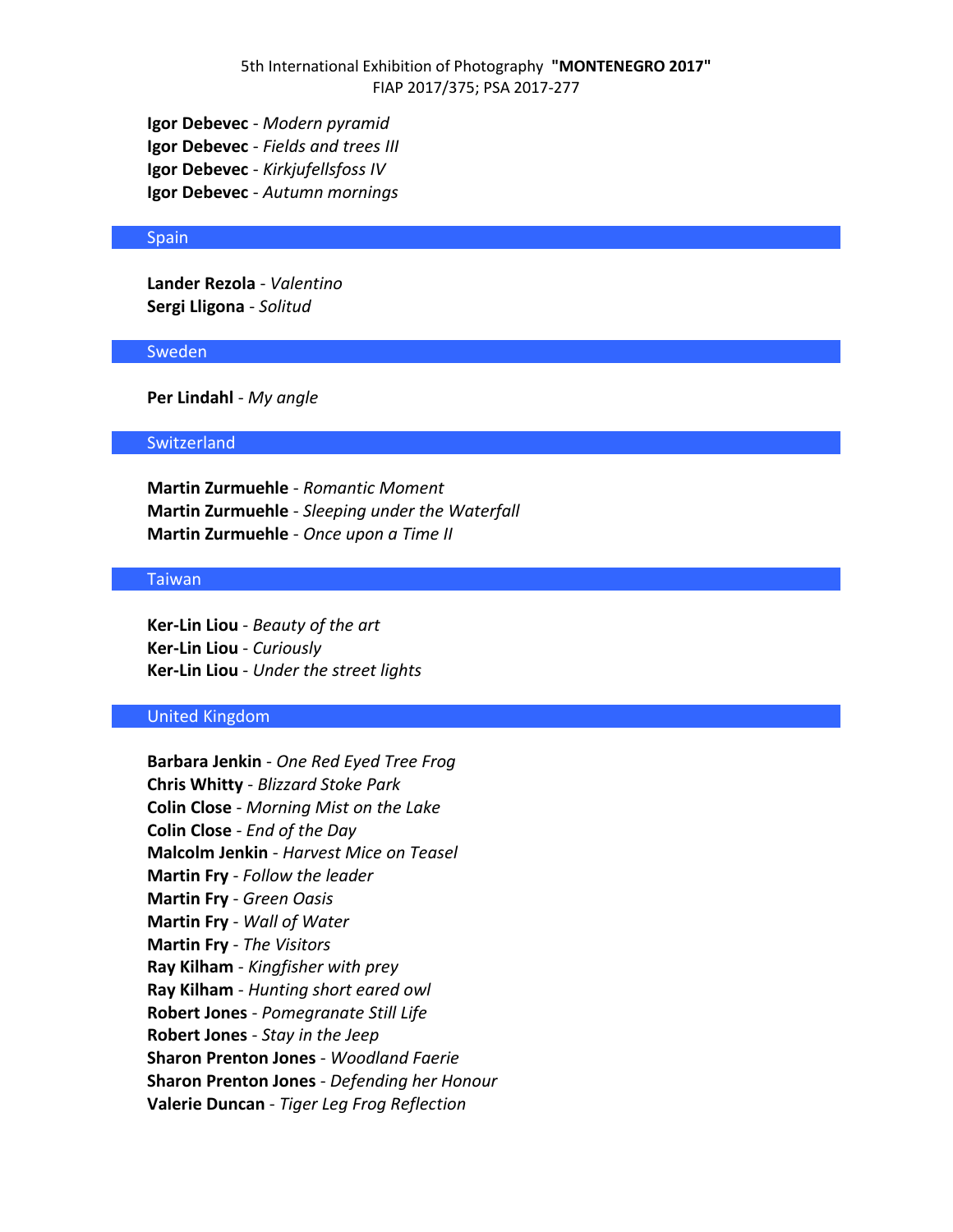## USA

**Ronald Wilson** - *At the Barre* **Ronald Wilson** - *Dancer at Rest 9283* **Ronald Wilson** - *Sparks 400* **SA KIM TRAN** - *Wild Flowers 602*

### Vietnam

**Can Dao Phan Minh** - *Love* **Manh Cuong Vu** - *DREAM OF BABY* **Nhan Le Hoang** - *BAT CA* **Nhan Le Hoang** - *GIAT CHAI 4* **THO DAO** - *Ba chau* **Tho Phan Minh** - *Cow racing no2* **Tho Phan Minh** - *Morning work 3* **Tho Phan Minh** - *Febrifuge*

### **Accepted** Theme **F) OPEN MONOCHROME**

## Australia

**Joseph Tam** - *Uphill Battle* **Joseph Tam** - *Spanish Guitar Mono* **Mehrdad Abbasianasl** - *The Lighthouse* **Robin Yong** - *Ethiopian Ladies* **Robin Yong** - *Year of the Rooster*

#### Austria

**Johann Schrittwieser** - *Katja* **Johann Schrittwieser** - *Moto 01* **Johann Schrittwieser** - *Rambo* **Robert Kolbrich** - *road into nothing* **Stefan Stuppnig** - *Dark and rain* **Theo Streitfelder** - *Nachdenklich*

### Belgium

**Claude Simon** - *Salem witch* **Eric Weytens** - *THE STAIR* **Francis Nicoll** - *Diana 2*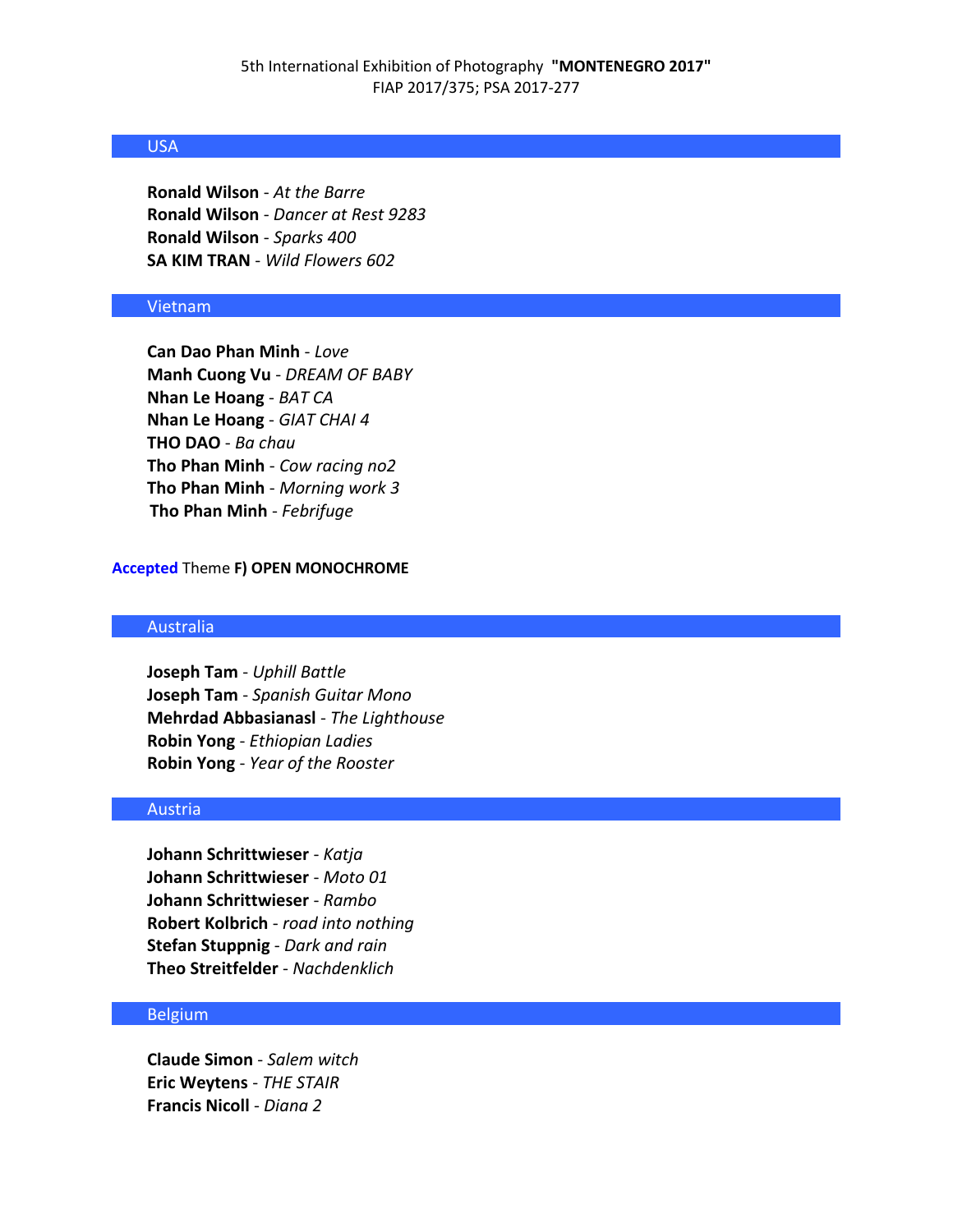**Luc Stalmans** - *Eva* **Luc Stalmans** - *Tribute* **Luc Stalmans** - *Acrobatic I* **Vincent Cochain** - *Forgeron*

#### Canada

**Phillip Kwan** - *Bear Eating Salmon 85 BW*

#### China

**Baoyi Huang** - *Staring* **Baoyi Huang** - *Tibetan girl* **Baoyi Huang** - *waiting* **Baoyi Huang** - *Well done* **HANJU ZHU** - *Wonderful dreams1* **HANJU ZHU** - *Back* **HANJU ZHU** - *Charming light and shadow* **HANJU ZHU** - *Heartstrings* **Lanfeng Chen** - *Mother and son c* **Li Fang** - *Boy in kitchen2* **Xiaomei Xu** - *Man of highland* **Yunhui Dong** - *Companionship*

#### **Cyprus**

**Andreas L Andreou** - *My face*

## Denmark

**Bjarne Hyldgaard** - *Lulu on the floor 9104MCT* **Bjarne Hyldgaard** - *Blowin in the wind 8861MCT* **Bjarne Hyldgaard** - *Girl with black headpiece 8937MCT* **Bjarne Hyldgaard** - *Lazisee 5738MCT* **Finn Jacobsen** - *Looking out the window* **Finn Jacobsen** - *Looking for the ligth* **Jorgen Kristensen** - *Chess* **Jorgen Kristensen** - *Model 11NBW* **Roland Jensen** - *Vulnerable* **Thomas Holm** - *Plateau* **Thomas Holm** - *Goblins Lair* **Thomas Holm** - *Balcony overlook* **Thomas Holm** - *Torso*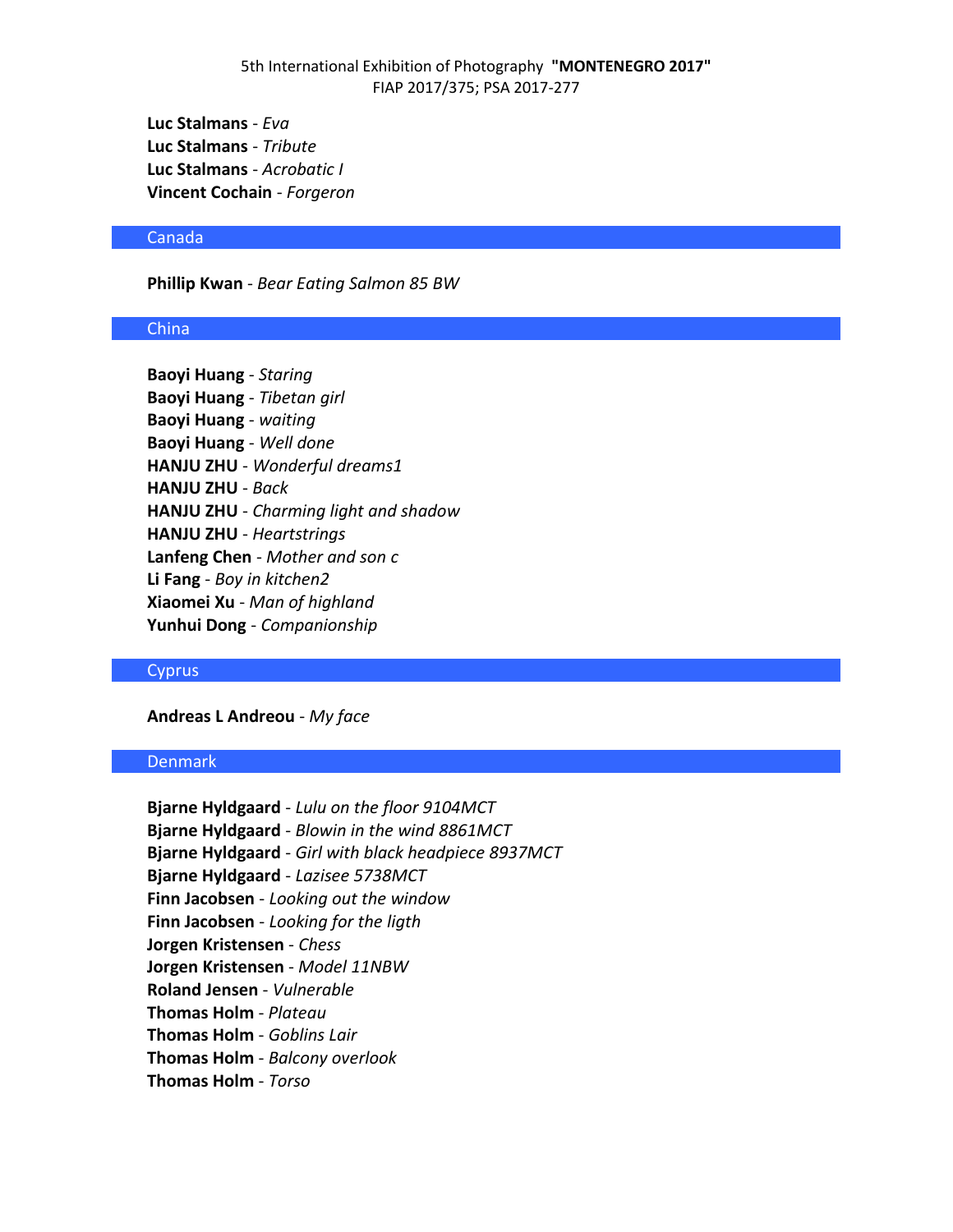#### France

**Alain MORATA** - *COURBES NB* **Trinley Paris** - *Accident*

### **Germany**

**Dirk Peschen** - *real flexible* **Dirk Peschen** - *crossed legs* **Dirk Peschen** - *perfect body tension* **Lothar Noth** - *Du !! SW* **Lothar Noth** - *Schwungvolle Akrobatik* **Lothar Noth** - *Verschlungen* **Michael Dorscheid** - *Pilotin* **Michael Dorscheid** - *Smoking 01* **Michael Dorscheid** - *Beweglich* **Nicole Dittus** - *great migration* **Nicole Dittus** - *behind the window* **Peter Teuschel** - *Floating* **Thomas Felgenträger** - *wild but not free* **Wolfgang Schweden** - *Au bord du lac 1 BW* **Wolfgang Schweden** - *Dorka mit Hut 4 BW*

#### Hong Kong

**Arnaldo Paulo Che** - *Unveiled to attraction* **Arnaldo Paulo Che** - *The last shot* **Chun Choi Tang** - *Healthy Look BW* **SHIU GUN WONG** - *All Wet 2* **SHIU GUN WONG** - *Gina 2* **Suet Kwan Noel Li** - *Organ BW* **Suet Kwan Noel Li** - *The Old Sadu BW* **Suet Kwan Noel Li** - *Cha Cha Cha BW* **Wolfgang Lin** - *Three Bikes* **Wolfgang Lin** - *Looking out*

#### Hungary

**Desi Koncz** - *Laura* **Desi Koncz** - *Reka* **Gabor Monos** - *Superman*

### India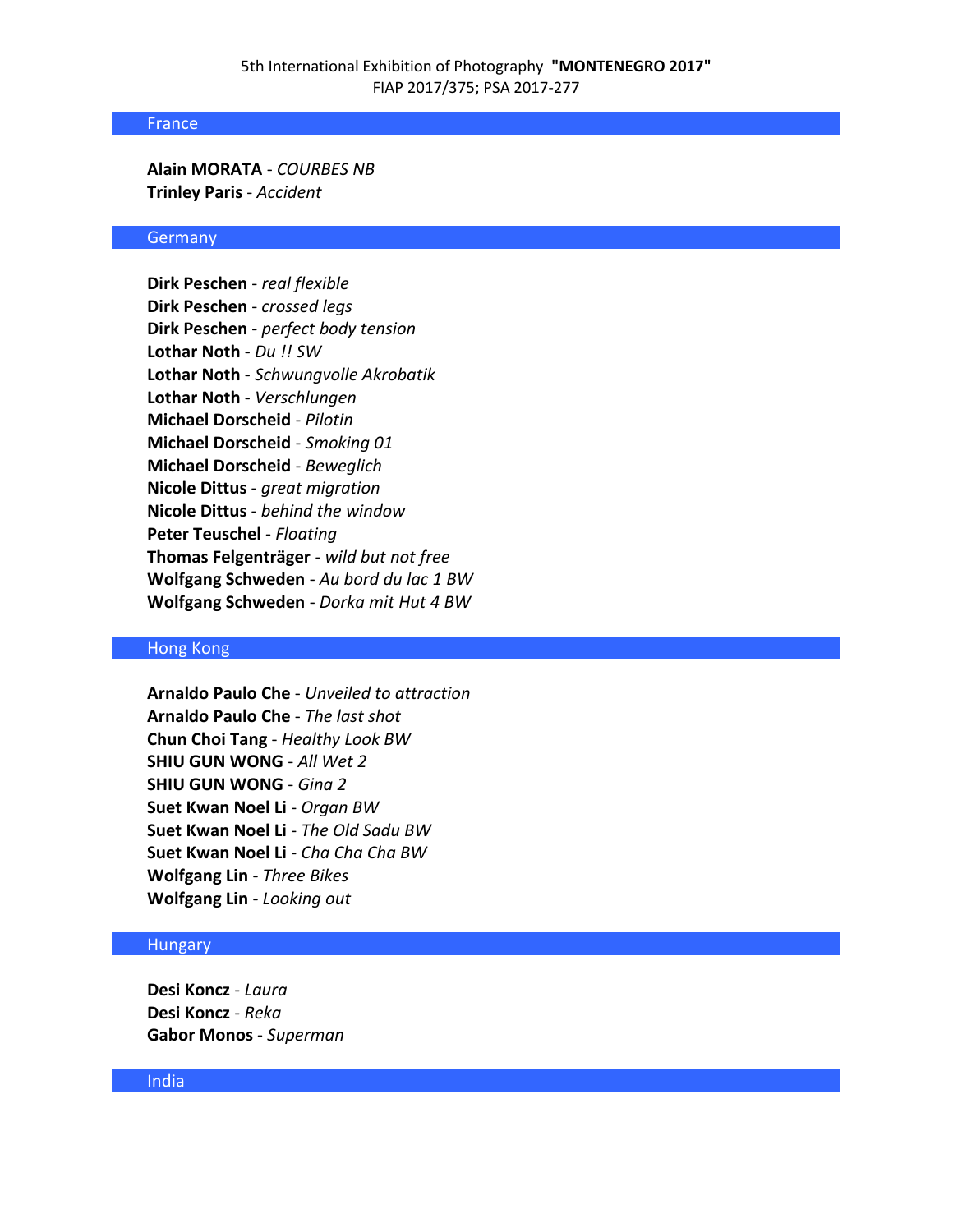**Avishek Das** - *Shelter* **Avishek Das** - *Summer Thirst* **Avishek Das** - *The Dangerous Play*

## Israel

**Faris Saieda** - *Cross the snow* **Faris Saieda** - *THE HORSE* **LEONID GOLDIN** - *Can you hear me* **LEONID GOLDIN** - *For pregnant women* **LEONID GOLDIN** - *In the Metro* **MICHAEL COHEN** - *F3 Thirsteanes* **MICHAEL COHEN** - *F4 We have sicret*

#### **Italy**

**Claudio Palermo** - *Federica* **Pietro Bugli** - *To the sea of winter 1* **Vincenzo Pellizzaro** - *ebreo ortodosso in preghiera* **Virgilio Bardossi** - *Guardian cemetery*

## Kuwait

**Abdullah Zaman** - *Omani Boy* **FAHAD ALENEZI** - *Heart Kiss* **FAHAD ALENEZI** - *Beauty In Dark*

#### Latvia

**Viesturs Links** - *MOST LOWEST NOTE*

#### Lithuania

**Ruslan Bolgov** - *Geometry of the nude* **Ruslan Bolgov** - *Heart of the Cube* **Ruslan Bolgov** - *Embrio*

### Macau

**Weng Sang Wong** - *Grazing M3* **Weng Sang Wong** - *Snow Horses M6* **Weng Sang Wong** - *Breakout M1*

New Zealand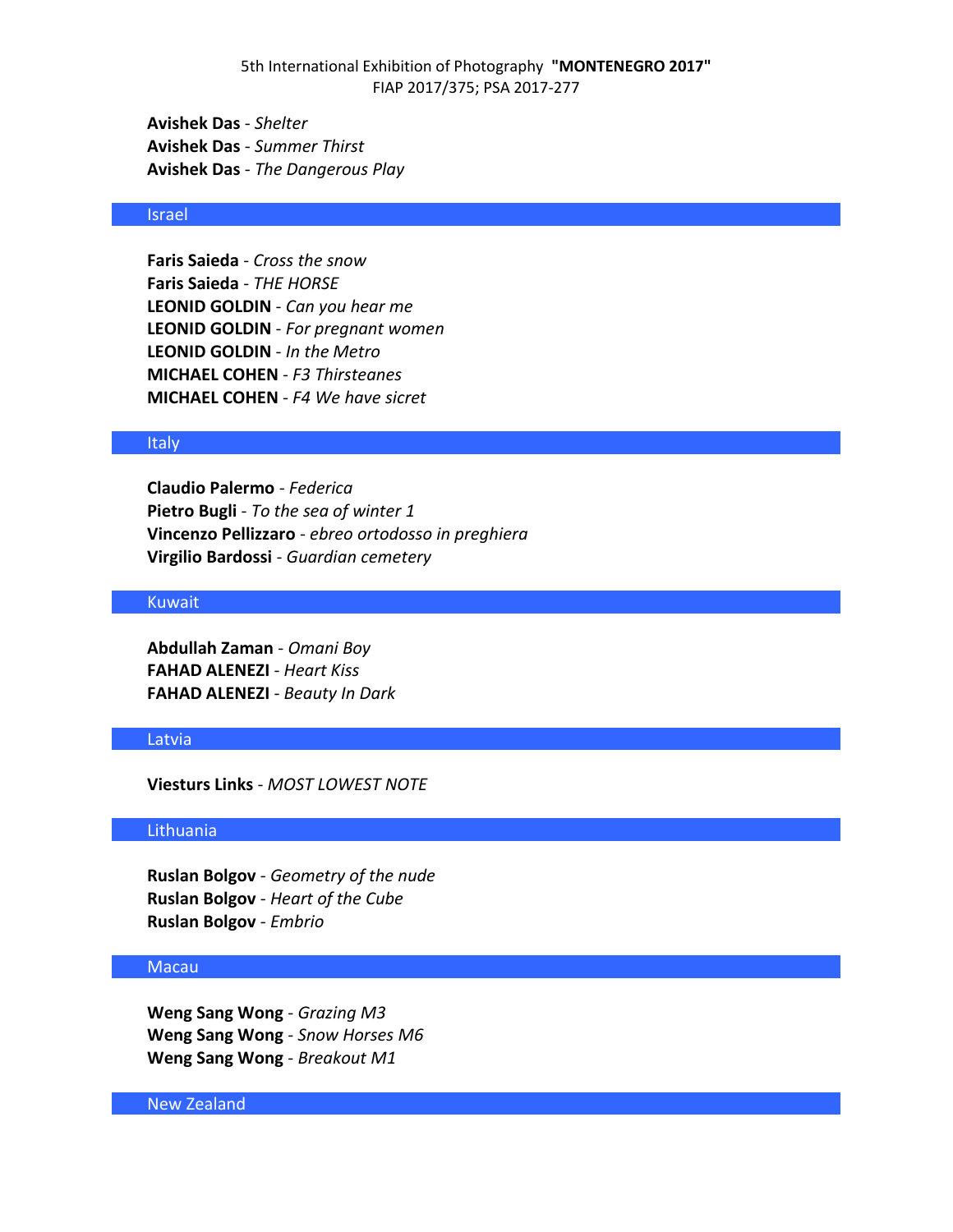**Peter Morris** - *Ebony* **Peter Morris** - *Sandwiched Between Black*

## Norway

**Atle Sveen** - *Ilvy sitting in a window* **Atle Sveen** - *Julia Zu VII* **Atle Sveen** - *Fredau XVIII* **Atle Sveen** - *Ilva by the window II* **Hakon Gronning** - *Birds eye view of Lulu* **Hakon Gronning** - *Goddess of the sulphur vapor II* **Roy Gudem** - *Solace*

### Poland

**Rafal Kazmierczak** - *ballerina* **Rafal Kazmierczak** - *Ina* **Rafal Kazmierczak** - *Kinga II* **Rafal Kazmierczak** - *Nelka*

### Qatar

**Abdulla AL-Mushaifri** - *Long Way* **Abdulla AL-Mushaifri** - *Take Me Home Bw* **Abdulla AL-Mushaifri** - *Divided Line* **Ahmed Mohamed Hassan** - *Holy Quran BW*

# Republic of Ireland

**Brian McNamee** - *Watching you*

#### Romania

**Ovi Pop** - *Union* **Ovi Pop** - *Stairs*

## Russian Federation

**Alexey Suloev** - *Dance of the White Shaman-Yamal* **Alexey Suloev** - *Evening sun-Myanmar* **Alexey Suloev** - *Summer style* **Yury Pustovoy** - *Alone* **Yury Pustovoy** - *Moeraki New Zealand*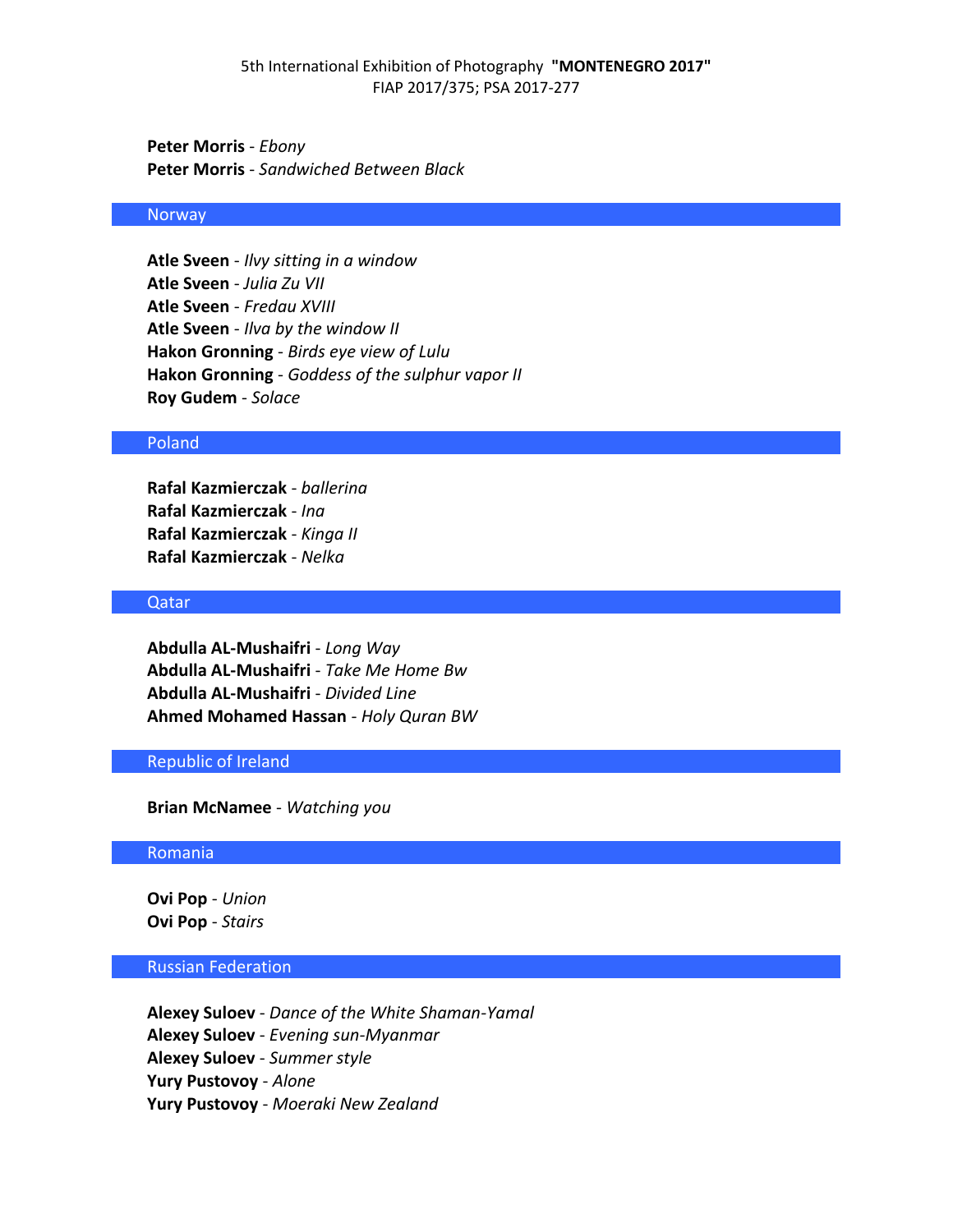## Saudi Arabia

**Ali Alabdrabareda** - *Window* **Ali Alabdrabareda** - *Sad Child* **Ali Alabdrabareda** - *The Sadhu 5* **Hussain Alabdullatif** - *child 3* **Hussain Alabdullatif** - *Two children*

## **Scotland**

**Terry Railley** - *Embrace*

### **Serbia**

**Djordje Vukicevic** - *Music player 022* **Djordje Vukicevic** - *Ninja girl 043* **Djordje Vukicevic** - *Sleeping 055* **Milan Vukicevic** - *Akt 8*

### **Slovenia**

**Hedvika Gumilar** - *In the rain* **Igor Debevec** - *Field* **Igor Debevec** - *Seller II* **Igor Debevec** - *Strugar* **Igor Debevec** - *Family*

## Spain

**Pili Garcia Pitarch** - *Luces y sombras* **Sergi Lligona** - *Woman* **Sergi Lligona** - *Thinking*

### Sweden

**Per Lindahl** - *Evening swim*

## Switzerland

**Martin Zurmuehle** - *Rockline* **Martin Zurmuehle** - *Getting up B&W* **Martin Zurmuehle** - *River Landscape B&W*